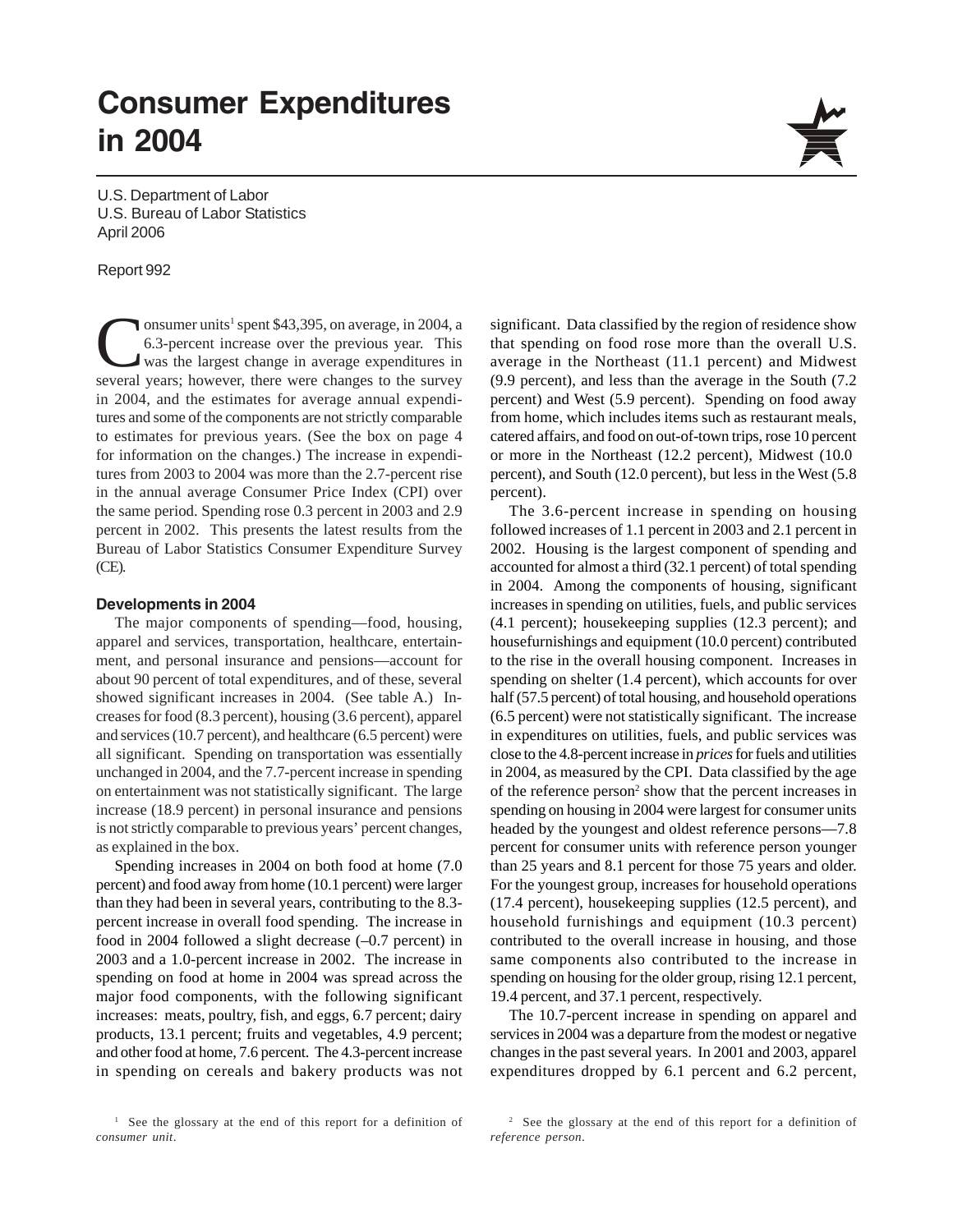respectively, and in 2002 spending was essentially unchanged, rising 0.3 percent. Despite the large increase in spending in 2004, the average amount spent per year (\$1,816) was below the average spent 4 years earlier in 2000 (\$1,856), not adjusted for inflation. Increases in spending on men's and boys' apparel (9.1 percent), women's and girls' apparel (16.6 percent), and footwear (11.9 percent) contributed to the increase in the overall component. Spending on apparel for children under 2 years of age dropped 2.5 percent, and spending on other apparel products and services, a category that includes items such as jewelry, watches, laundry, and drycleaning, rose 2.3 percent. Data classified by the size of the consumer unit show that spending on apparel and services in 2004 increased by 13 percent or more for units of three persons or fewer, whereas spending by larger consumer units rose less than 4 percent. Spending by one-, two-, and three-person consumer units grew by 13.4 percent, 13.6 percent, and 18.3 percent, respectively, whereas spending by four-person and five-or-more-person consumer units rose by 3.9 percent and 3.2 percent, respectively.

Spending on transportation was essentially unchanged in both 2003 and 2004, rising just 0.3 percent in both years. In 2004, large increases in spending on gasoline and motor oil (19.9 percent) and on public transportation (14.5 percent) were almost entirely offset by a 9.0-percent decrease in spending on vehicle purchases, although the latter decrease was not statistically significant. Spending on purchases of vehicles is subject to large changes from year to year because vehicles are expensive and typically purchased infrequently, so relatively small changes in the percentage of consumer units making such purchases can affect the overall average. The 19.1-percent increase in expenditures on gasoline and motor oil closely matched the 18.1-percent increase in the *prices* of motor fuels, as measured by the CPI. The increase in spending on public transportation in 2004 followed a 1.0-percent decrease a year earlier. Public transportation includes not only spending on intracity mass transit and taxi fares, but also spending on airline fares. Data classified by region of residence show that spending on transportation rose 8.3 percent in the Northeast and 3.7 percent in the West, and dropped 5.1 percent in the South and 1.4 percent in the Midwest. The increase in the Northeast was the result of increases in all of the components of transportation: vehicle purchases (5.1 percent), gasoline and motor oil (19.8 percent), other vehicle expenses (3.9 percent), and public transportation (19.5 percent). Other vehicle expenses include items such as vehicle finance charges, rented and leased vehicles, maintenance and repairs, and vehicle insurance. The decrease in spending on transportation in the South resulted from a decline in vehicle purchases (–17.9 percent) that offset increases in gasoline and motor oil (21.0 percent) and in public transportation (10.7 percent), whereas other vehicle expenses were essentially unchanged (+0.3 percent).

The 6.5-percent increase in spending on healthcare in 2004 was higher than the 2.8-percent rise a year earlier and more in line with the 7.7-percent increase in 2002 and the 5.6 percent increase in 2001. Among the components of healthcare, increased spending on health insurance (6.4 percent), medical services (9.6 percent), and medical supplies (6.3 percent) contributed to the overall increase in healthcare expenditures in 2004, whereas spending on drugs, including prescription drugs, nonprescription drugs, and vitamins, rose 2.8 percent. The increase in health insurance followed increases of 7.2 percent in 2003, 10.1 percent in 2002, and 7.9 percent in 2001. Health insurance is the largest component of healthcare, accounting for more than half (51.7 percent) of overall healthcare spending. Spending on drugs moderated in 2003 (a 4.1-percent decrease) and 2004 (a 2.8 percent decline), following increases of 7.9 percent in 2001 and 8.5 percent in 2002. Data classified by the age of the reference person show that there was a large increase (19.8 percent) in spending on healthcare in 2004 for the youngest group (with reference person under age 25), whereas spending increased by less than 9 percent for all other age groups. Spending by the oldest group, with reference person aged 75 years or older, rose 3.6 percent. Despite the large increase for the youngest group, that group still spent the least amount (\$654) on healthcare among all the age groups. The \$654 represented just 2.7 percent of the group's average annual expenditures. In comparison, the oldest group spent \$3,995, a 15.5-percent share of the group's average annual expenditures.

The change in spending on entertainment in 2004 was not statistically significant. Spending on entertainment tends to fluctuate from year to year, because, as with vehicle purchases, the component includes expensive items such as recreational vehicles and boats that are purchased relatively infrequently, so changes in the number of consumers purchasing those items can have a large effect on the overall mean. One component of entertainment other entertainment supplies, equipment, and services, a category that includes recreational vehicles—has a large standard error and is especially prone to fluctuation over time.

The increase in spending on personal insurance and pensions (18.9 percent) in 2004 was accounted for by the increase in the pensions and Social Security component. However, as noted in the box, the change is attributed to the increase in the number of consumer units with imputed incomes; as a result, there was an increase in the amount estimated for Social Security deductions. Because of the change in methodology implemented in 2004, this estimate is not strictly comparable to previous years.

Among the remaining components of spending in 2004, significant increases were exhibited by alcoholic beverages (17.4 percent), personal care products and services (10.2 percent), and miscellaneous expenditures (13.9 percent), which include items such as legal and accounting fees, funeral ex-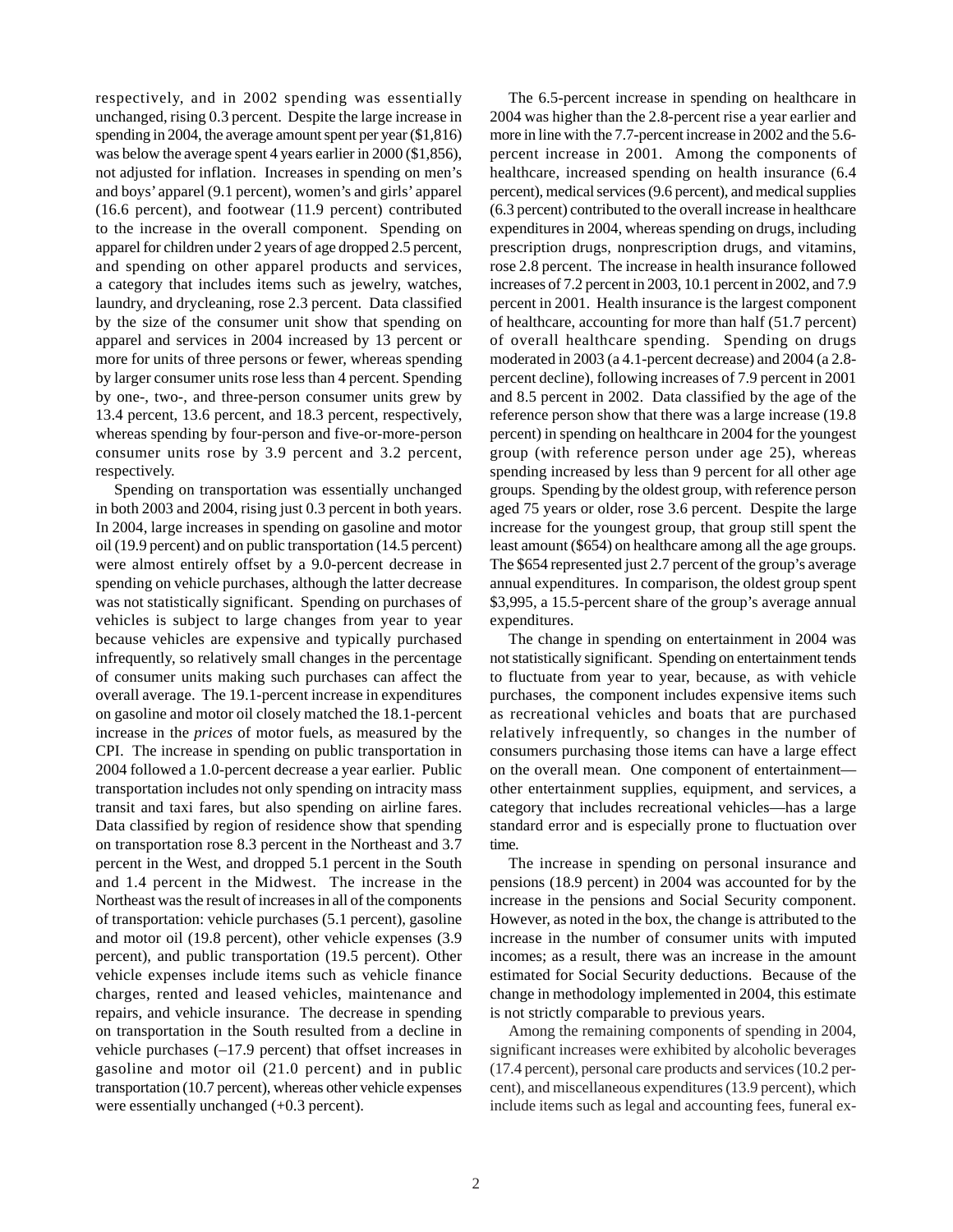|           |  | Table A. Average annual expenditures of all consumer units and percent changes, Consumer Expenditure Survey, |  |  |  |  |  |
|-----------|--|--------------------------------------------------------------------------------------------------------------|--|--|--|--|--|
| 2002-2004 |  |                                                                                                              |  |  |  |  |  |

| Item                                  | 2002     | 2003     | 2004     | Percent Change |           |  |  |
|---------------------------------------|----------|----------|----------|----------------|-----------|--|--|
|                                       |          |          |          | 2002-2003      | 2003-2004 |  |  |
|                                       | 112,108  | 115,356  | 116,282  |                |           |  |  |
|                                       | \$49,430 | \$51,128 | \$54,453 |                |           |  |  |
| Averages:                             |          |          |          |                |           |  |  |
|                                       | 48.1     | 48.4     | 48.5     |                |           |  |  |
|                                       | 2.5      | 2.5      | 2.5      |                |           |  |  |
|                                       | 1.4      | 1.3      | 1.3      |                |           |  |  |
|                                       | 2.0      | 1.9      | 1.9      |                |           |  |  |
|                                       | 66       | 67       | 68       |                |           |  |  |
|                                       | \$40,677 | \$40,817 | \$43,395 | 0.3            | 6.3       |  |  |
|                                       | 5,375    | 5,340    | 5,781    | $-.7$          | 8.3       |  |  |
|                                       | 3,099    | 3,129    | 3,347    | 1.0            | 7.0       |  |  |
|                                       | 450      | 442      | 461      | $-1.8$         | 4.3       |  |  |
|                                       | 798      | 825      | 880      | 3.4            | 6.7       |  |  |
|                                       | 328      | 328      | 371      | .0             | 13.1      |  |  |
|                                       | 552      | 535      | 561      | $-3.1$         | 4.9       |  |  |
|                                       | 970      | 999      | 1,075    | 3.0            | 7.6       |  |  |
|                                       | 2,276    | 2,211    | 2,434    | $-2.9$         | 10.1      |  |  |
|                                       | 376      | 391      | 459      | 4.0            | 17.4      |  |  |
|                                       | 13,283   | 13,432   | 13,918   | 1.1            | 3.6       |  |  |
|                                       | 7,829    | 7,887    | 7,998    | .7             | 1.4       |  |  |
|                                       | 2.684    | 2,811    | 2.927    | 4.7            | 4.1       |  |  |
|                                       | 706      | 707      | 753      | .1             | 6.5       |  |  |
|                                       | 545      | 529      | 594      | $-2.9$         | 12.3      |  |  |
|                                       | 1,518    | 1,497    | 1,646    | $-1.4$         | 10.0      |  |  |
|                                       | 1,749    | 1,640    | 1,816    | $-6.2$         | 10.7      |  |  |
|                                       | 7,759    | 7,781    | 7,801    | .3             | .3        |  |  |
|                                       | 3,665    | 3,732    | 3,397    | 1.8            | $-9.0$    |  |  |
|                                       | 1,235    | 1,333    | 1,598    | 7.9            | 19.9      |  |  |
|                                       | 2,471    | 2,331    | 2,365    | $-5.7$         | 1.5       |  |  |
|                                       | 389      | 385      | 441      | $-1.0$         | 14.5      |  |  |
|                                       | 2,350    | 2.416    | 2.574    | 2.8            | 6.5       |  |  |
|                                       | 2,079    | 2,060    | 2,218    | $-.9$          | 7.7       |  |  |
|                                       | 526      | 527      | 581      | .2             | 10.2      |  |  |
|                                       | 139      | 127      | 130      | $-8.6$         | 2.4       |  |  |
|                                       | 752      | 783      | 905      | 4.1            | 15.6      |  |  |
| Tobacco products and smoking supplies | 320      | 290      | 288      | $-9.4$         | $-.7$     |  |  |
|                                       | 792      | 606      | 690      | $-23.5$        | 13.9      |  |  |
|                                       | 1,277    | 1,370    | 1,408    | 7.3            | 2.8       |  |  |
|                                       | 3,899    | 4,055    | 4,823    | 4.0            | 18.9      |  |  |
|                                       | 406      | 397      | 390      | $-2.2$         | $-1.8$    |  |  |
|                                       | 3,493    | 3,658    | 4,433    | 4.7            | 21.2      |  |  |

<sup>1</sup> In 2002 and 2003, income values are derived from complete income reporters only. (See glossary.) In 2004, income imputation was introduced and incomes are estimated for all consumer units.

penses, and finance charges (excluding those on mortgages and vehicles). A large increase (15.6 percent) also was exhibited by spending on education, but the change was not statistically significant. This component includes spending on college tuition, which can fluctuate substantially from year to year. Smaller changes were shown for reading (2.4 percent), cash contributions (2.8 percent), and tobacco products and smoking supplies (–0.7 percent).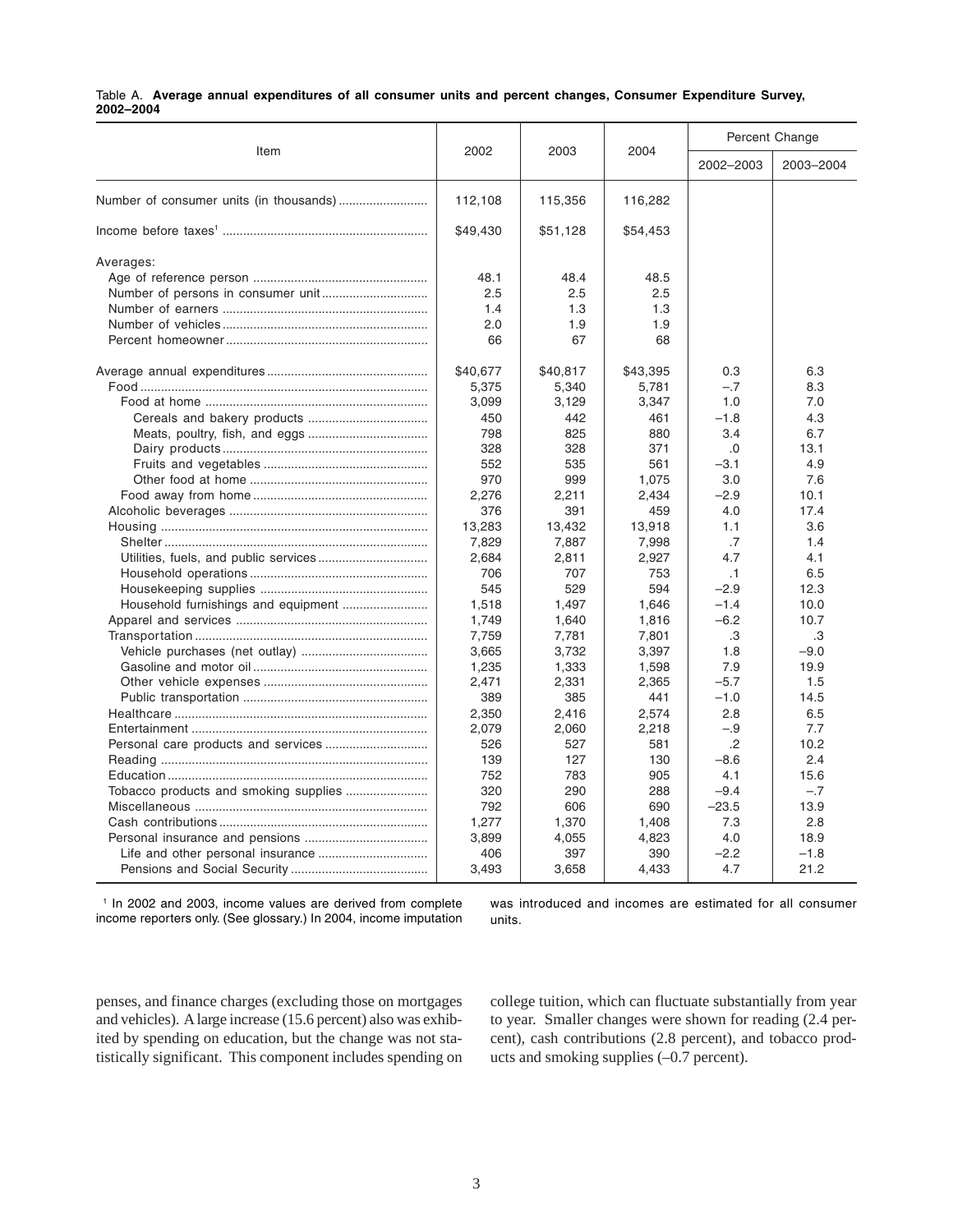## **Consumer Expenditure Survey Begins Imputing Income Data**

In a continuing effort to produce high-quality data, the Consumer Expenditure Survey (CE) has implemented multiple imputation of income data, starting with the publication of the 2004 tables. Prior to 2004, the survey published only income data collected from complete income reporters. (See glossary.) However, even complete income reporters do not provide information on all their sources of income. Imputation allows income to be estimated when it is not reported. In multiple imputation, several estimates are made for the same consumer unit, and the average of the estimates is published.

Because of income imputation, data for 2004 are not strictly comparable to data from previous years, especially for the income tables. In the 2003 CE tables, for example, nearly 16 percent of all consumer units are defined to be incomplete reporters. Income imputation allows expenditure data for these consumer units to be included in income categories from which they were previously excluded. To the extent that the incomplete reporters have demographic characteristics (such as the age of the reference person) or expenditure patterns different from those of the complete income reporters who were previously assigned to these categories, averages for demographic characteristics and annual expenditures will change. In addition, some complete income reporters who did not provide information on all their sources of income may be classified into different income categories (ranges or quintiles) after imputation estimates the missing amounts. Again, to the extent that their demographic characteristics or expenditure patterns differ from those of the complete income reporters previously assigned to these categories, the data in the tables will change. Furthermore, certain expenditures, such as deductions for Social Security, are computed with the use of income data. As a result of imputation, average annual estimates for these expenditures in 2004 may be substantially different from, and not strictly comparable to, estimates for previous years.

## **Brief description of the Consumer Expenditure Survey**

The current CE program was begun in 1980. Its principal objective is to collect information on the buying habits of U.S. consumers. Consumer expenditure data are used in a variety of research endeavors by government, business, labor, and academic analysts. In addition, the data are required for periodic revision of the CPI.

The survey, which is conducted by the U.S. Census Bureau for the Bureau of Labor Statistics, consists of two components: a diary, or recordkeeping, survey, completed by participating consumer units for two consecutive 1-week periods; and an interview survey, in which expenditures of consumer units are obtained in five interviews conducted at 3-month intervals. Results in this report are based on integrated data from both surveys.

|  |  |  |  | Table B. Distribution of total annual expenditures by major category, Consumer Expenditure Survey, 2001-2004 |  |  |  |  |  |  |  |  |
|--|--|--|--|--------------------------------------------------------------------------------------------------------------|--|--|--|--|--|--|--|--|
|--|--|--|--|--------------------------------------------------------------------------------------------------------------|--|--|--|--|--|--|--|--|

| Item | 2001  | 2002  | 2003  | 2004  |
|------|-------|-------|-------|-------|
|      | 100.0 | 100.0 | 100.0 | 100.0 |
|      | 13.5  | 13.2  | 13.1  | 13.3  |
|      | 7.8   | 7.6   | 7.7   | 7.7   |
|      | 5.7   | 5.6   | 5.4   | 5.6   |
|      | .9    | .9    | 1.0   | 1.1   |
|      | 32.9  | 32.7  | 32.9  | 32.1  |
|      | 4.4   | 4.3   | 4.0   | 4.2   |
|      | 19.3  | 19.1  | 19.1  | 18.0  |
|      | 9.1   | 9.0   | 9.1   | 7.8   |
|      | 3.2   | 3.0   | 3.3   | 3.7   |
|      | 7.0   | 7.0   | 6.7   | 6.5   |
|      | 5.5   | 5.8   | 5.9   | 5.9   |
|      | 4.9   | 5.1   | 5.0   | 5.1   |
|      | 1.2   | 1.3   | 1.3   | 1.3   |
|      | .4    | .3    | .3    | .3    |
|      | 1.6   | 1.8   | 1.9   | 2.1   |
|      | .8    | .8    |       |       |
|      | 1.9   | 1.9   | 1.5   | 1.6   |
|      | 3.2   | 3.1   | 3.4   | 3.2   |
|      | 9.5   | 9.6   | 9.9   | 11.1  |
|      | 1.0   | 1.0   | 1.0   | .9    |
|      | 8.4   | 8.6   | 9.0   | 10.2  |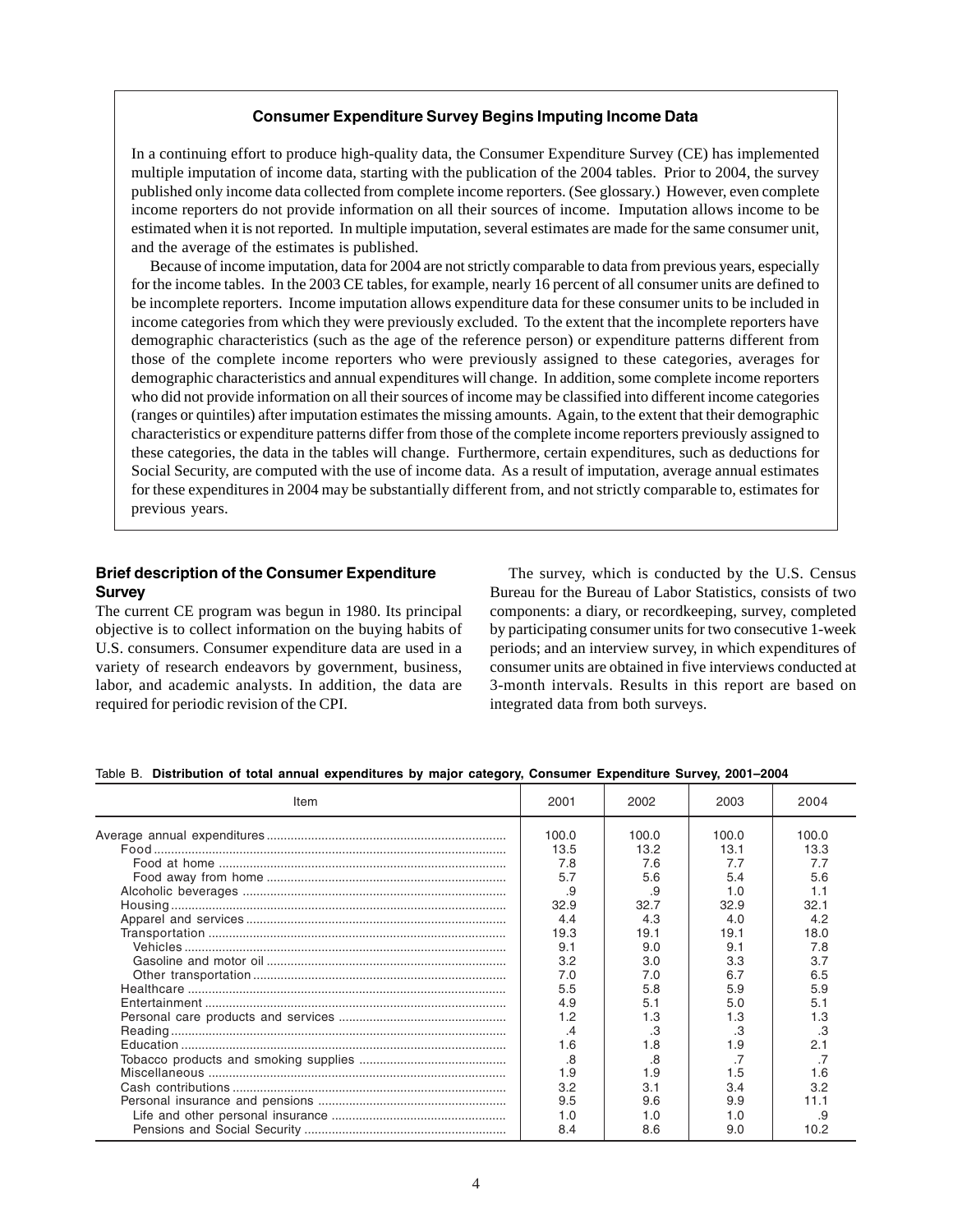Survey participants record dollar amounts for goods and services purchased during the reporting period, whether payment is or is not made at the time of purchase. Expenditure amounts include all sales and excise taxes for all items purchased by the consumer unit for itself or for others. Excluded from both surveys are all business-related expenditures, as well as expenditures for which the consumer unit is reimbursed.

Each component of the survey queries an independent sample of consumer units that is representative of the U.S. population. For the Diary Survey, about 7,500 consumer units are sampled each year. Each consumer unit keeps a diary for two 1-week periods, yielding approximately 15,000 diaries a year. The Interview sample, selected on a rotating panel basis, surveys about 7,500 consumer units each quarter. Each consumer unit is interviewed once per quarter, for 5 consecutive quarters. Data are collected on an ongoing basis in 105 areas of the United States.

The Interview Survey is designed to capture expenditure data that respondents can reasonably recall for a period of 3 months or longer. In general, the expenditures are relatively large, such as expenditures for real property, automobiles, and major appliances, or they are expenditures that occur on a regular basis, like rent, utility payments, and insurance premiums. The Interview Survey also collects data on expenditures incurred on leisure trips. Including global estimates of spending for food, it is estimated that about 95 percent of expenditures are covered in the Interview Survey. Nonprescription drugs, household supplies, and personal care items are excluded.

The Diary Survey is designed to capture expenditures on small, frequently purchased items that normally are difficult for respondents to recall. Detailed records of expenses are kept for food and beverages—both at home and in eating places—and for tobacco, housekeeping supplies, nonprescription drugs, and personal care products and services. Expenditures incurred by members of the consumer unit while they are away from home overnight or longer are excluded from the Diary Survey. Although this survey was designed to collect information on expenditures that could not be recalled easily over an extended period, respondents are asked to report *all* expenses (except those for overnight travel) that the consumer unit incurs during the survey week.

Integrated data from the BLS Diary and Interview Surveys provide a complete accounting of consumer expenditures and income that neither survey alone is designed to do. Data on some expenditure items are collected in only one of the surveys. For example, the Diary Survey does not collect data on expenditures for overnight travel or information on reimbursements, whereas the Interview Survey does. Examples of expenditures for which reimbursements are excluded from the Diary Survey are medical care; automobile repair; and construction, repairs, alterations, and maintenance of property.

For items that are unique to one survey or the other, the choice of which survey to use as the source of data is obvious. However, there is considerable overlap in coverage between the surveys. Consequently, integrating the data presents the problem of determining the appropriate survey component from which to select expenditure items. When data are available from both surveys, the more reliable of the two (as determined by statistical methods) is selected. As a result, some items are selected from the Interview Survey, others from the Diary Survey.

Population coverage and definitions of components of the CE differ from those of the CPI. Consumer expenditure data cover the total population, whereas the CPI covers only the population in urban and metropolitan areas. In addition, homeownership is treated differently in the two surveys. Actual expenditures of homeowners are reported in the CE, whereas the CPI uses a rental equivalence approach that estimates the change in the cost of obtaining, in the rental marketplace, services equivalent to those provided by owner-occupied homes.

#### **Interpreting the data**

Expenditures are averages for consumer units with specified characteristics, regardless of whether a particular unit incurred an expense for a specific item during the recordkeeping period. The average expenditure for an item may be considerably lower than the expenditure by the CUs that purchased the item. The less frequently an item is purchased, the greater is the difference between the average for all consumer units and the average for those purchasing the item. Also, an individual CU may spend more or less than the average, depending on its particular characteristics. Factors such as income, age of family members, geographic location, and personal preference also influence expenditures. Furthermore, even within groups with similar characteristics, the distribution of expenditures varies substantially. These points should be considered in relating reported averages to individual circumstances.

Users of these survey data should also keep in mind that prices for many goods and services have risen since the survey was conducted. For example, rent, as measured by the CPI, rose 4.3 percent between 2004 (annual average index) and November 2005 (not seasonally adjusted).

In addition, sample surveys are subject to two types of error: sampling and nonsampling. Sampling errors occur because the data are collected from a sample representing the population, rather than from the entire population. Nonsampling errors result from the inability or unwillingness of respondents to provide correct information, differences in interviewers' abilities, mistakes in recording or coding, and other processing errors.

### **Tables and data**

Tables in this report include integrated data from both the Diary and Interview components of the CE, enabling data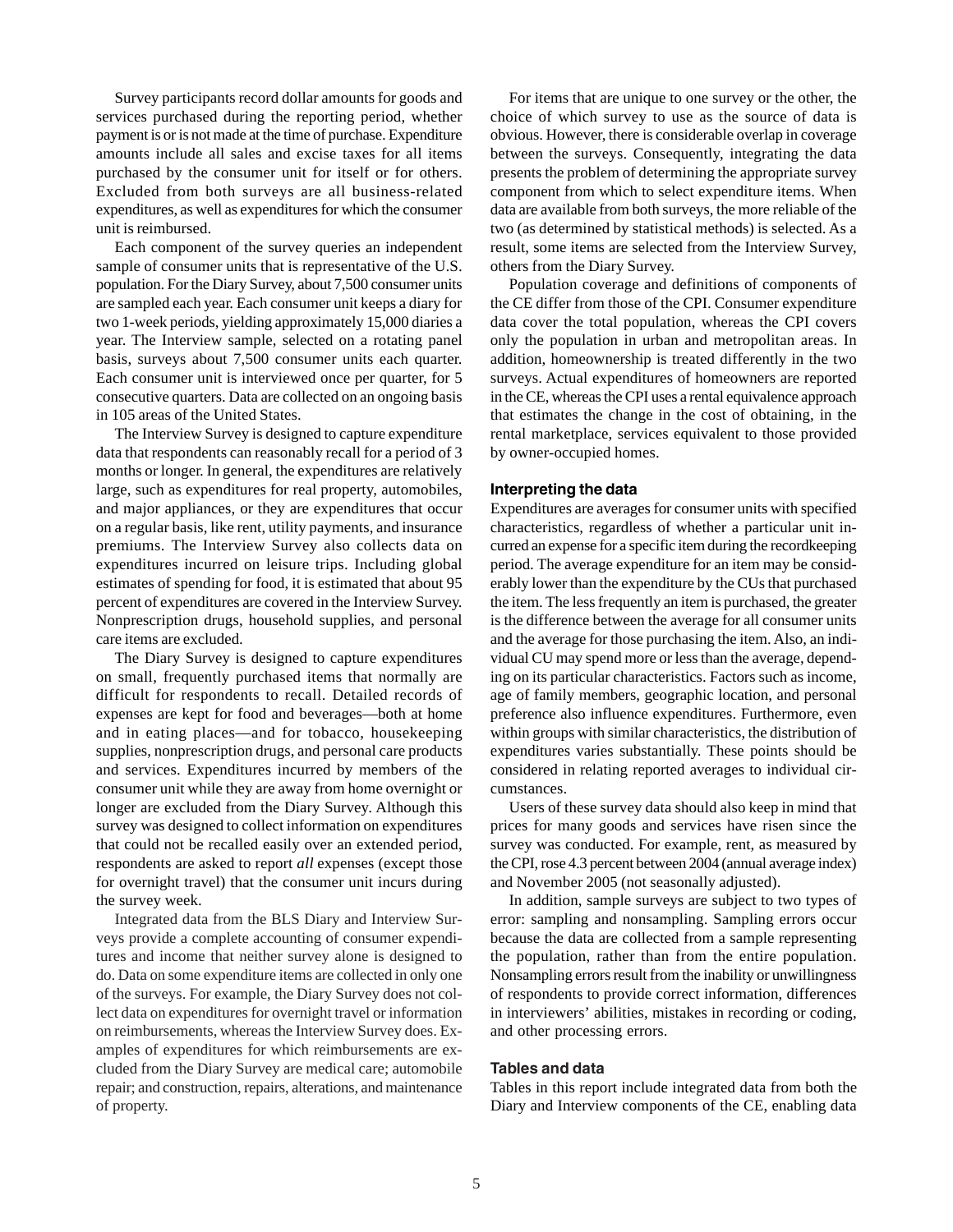users to associate the full range of expenditures with consumers' demographic characteristics. Tables show data classified by income quintile, income class, age of the reference person, size of the consumer unit, composition of the consumer unit, number of earners, housing tenure, type of area (urban-rural), race, Hispanic origin, region of residence, occupation, and education. These are the same classifications published in previous reports and bulletins.

Tables for the aforementioned classifications, but with more detail than is given in this report, can be accessed via the BLS Web site **http://www.bls.gov/cex**. Also available are tables showing average annual data over a 2-year period for (1) income before taxes, cross-tabulated by age, consumer unit size, or region; (2) single consumers by sex, crosstabulated by either income or age; and (3) selected Metropolitan Statistical Areas (MSAs). Data are available for 1984–2004. Other survey information available on the Web site includes answers to frequently asked questions, a glossary of terms, and order forms for survey products. Beginning with the 2000 data, estimates of standard errors for integrated Diary and Interview Survey data also are available. Many of the tables that are shown on the BLS Web site are published in biennial reports. The most recent is *Consumer Expenditure Survey, 2002–2003*, Report 990, December 2005.

#### **Changes to the 2004 published tables**

The introduction of multiply imputed income data in 2004 affects the CE published tables in several ways, because income data are now published for all consumer units, instead of for complete reporters only. The most obvious result of this change is seen on the tables showing expenditures categorized by income before taxes, including by quintile. (See tables 1–3.) Starting in 2004, columns describing income, expenditures, and characteristics for "total complete reporting" and "incomplete reporting of income" no longer appear in these tables, and the column headed "all consumer units" appears on all income tables. This occurs because income quintiles and income ranges are no longer defined only on the basis of data collected from complete income reporters, but instead are defined in terms of the average of multiply imputed values for each consumer unit. Also, in the tables showing expenditures by demographic characteristics, such as the age of the reference person, the footnote indicating that "income before taxes" refers to "components of income…derived from 'complete reporters only'" no longer appears.

#### **Other available data**

The 2004 Diary and Interview Survey microdata—that is, data on individual consumer units—are available on CD-ROM. The Interview Survey files contain expenditure data in two different formats: MTAB files, which present monthly values in an item-coding framework based on the CPI pricing scheme; and EXPN files, which organize expenditures by the section of the interview questionnaire in which they are collected. Expenditure values on EXPN files cover different periods, depending on the specific question asked; the files also contain relevant nonexpenditure information not found on the MTAB files. Currently available on CD-ROM are microdata files back to 1990 and for selected earlier years.

The Consumer Expenditure Survey also has begun publishing CE anthologies. The reports in these works include analyses of expenditure data as they apply to various topics of interest, as well as methodological and research articles pertaining to a number of survey topics. The most recent of the reports, *Consumer Expenditure Survey Anthology, 2005*, Report 981, was published in April 2005.

CE data also are available through the BLS fax-on-demand service, which provides information and data that may be accessed from a touch-tone phone 24 hours a day, 7 days a week, by dialing (202) 691-6325. Voice prompts explain how to obtain the information. Data available from the fax-ondemand service are for the most recent published year. Additional data also are presented in articles in the *Monthly Labor Review*.

For more detailed information on the availability of current and earlier data, contact the Division of Consumer Expenditure Surveys, Bureau of Labor Statistics, Room 3985, 2 Massachusetts Avenue, NE, Washington, DC 20212-0001. Telephone: (202) 691-6900. E-mail: *cexinfo@bls.gov*.Internet: **http://www.bls.gov/cex**.

Material in this publication is in the public domain and, with appropriate credit, may be reproduced without permission. Information in this report is available upon request to sensory-impaired individuals: Voice phone: (202) 691-5200, Federal Relay Service: 1-800-877-8339.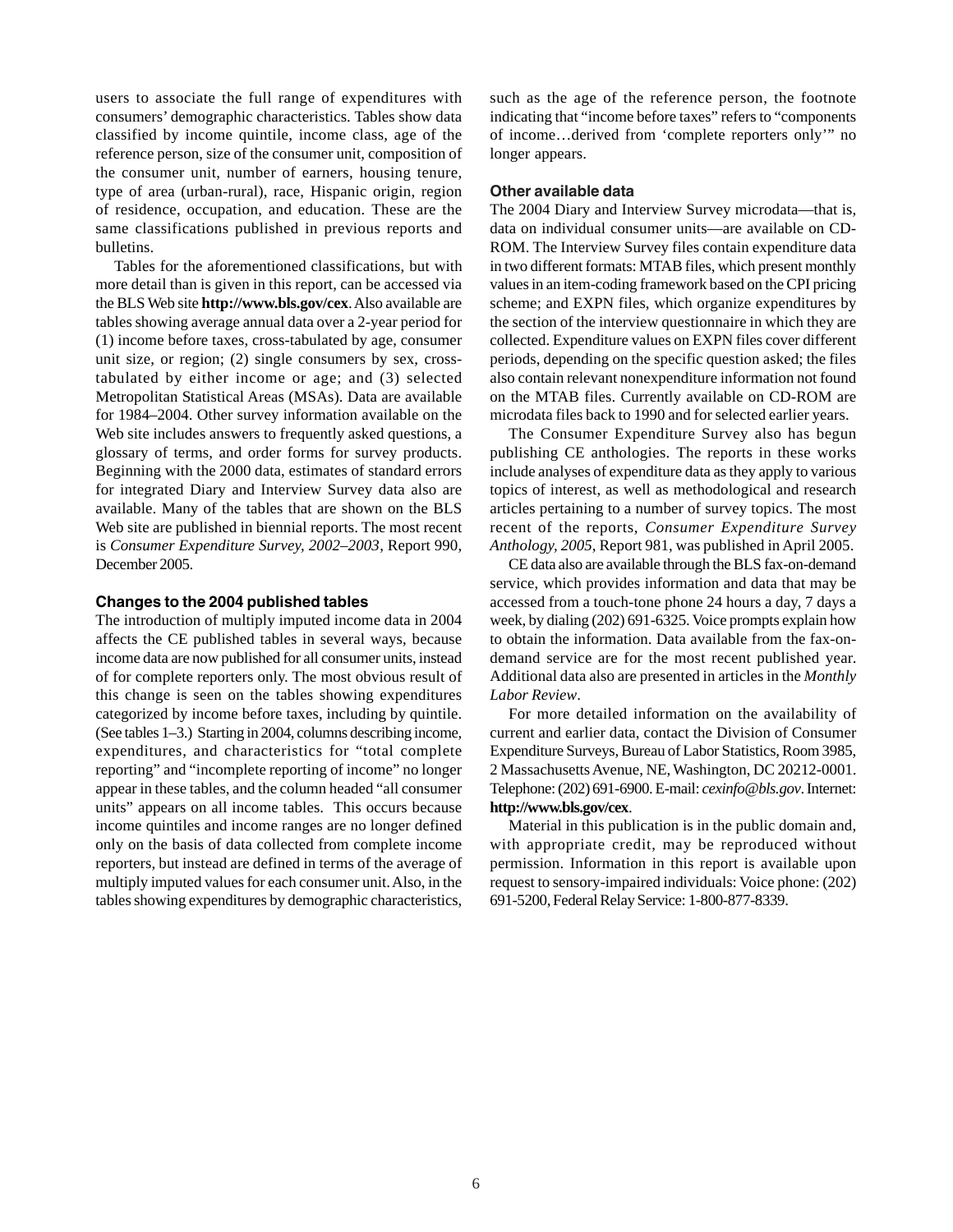## **Glossary**

*Consumer unit.* Members of a household consisting of (a) occupants related by blood, marriage, adoption, or some other legal arrangement; (b) a single person living alone or sharing a household with others, but who is financially independent; or (c) two or more persons living together who share responsibility for at least 2 out of 3 major types of expenses—food, housing, and other expenses. Students living in university-sponsored housing also are included in the sample as separate consumer units.

*Reference person***.** The first member mentioned by the respondent when asked to "Start with the name of the person or one of the persons who owns or rents the home." It is with respect to this person that the relationship of other consumer unit members is determined.

*Total expenditures***.** The transaction costs, including excise and sales taxes, of goods and services acquired during the interview period. Estimates include expenditures for gifts and contributions and payments for pensions and personal insurance.

*Income***.** The combined income earned by all consumer unit members 14 years or older during the 12 months preceding the interview. The components of income are wages and salaries; self-employment income; Social Security and private and government retirement income; interest, dividends, and rental and other property income; unemployment and workers' compensation and veterans' benefits; public assistance, Supplemental Security Income, and Food Stamps; rent or meals or both as pay; and regular contributions for support, such as alimony and child-support payments.

*Complete income reporters.* In general, a consumer unit that provides values for at least one of the major sources of its income, such as wages and salaries, self-employment income, and Social Security income. Even complete income reporters may not provide a full accounting of all income from all sources. Beginning with the introduction of income imputation with the publication of the 2004 tables, income data are available for all consumer units and data are no longer shown for complete income reporters.

*Quintiles of income before taxes.* Categories of income reporters, ranked in ascending order of income, and divided into five equal groups. The lower limit shown in the quintiles of income before taxes indicates the amount of income before taxes of the lowest ranked consumer unit in each income quintile.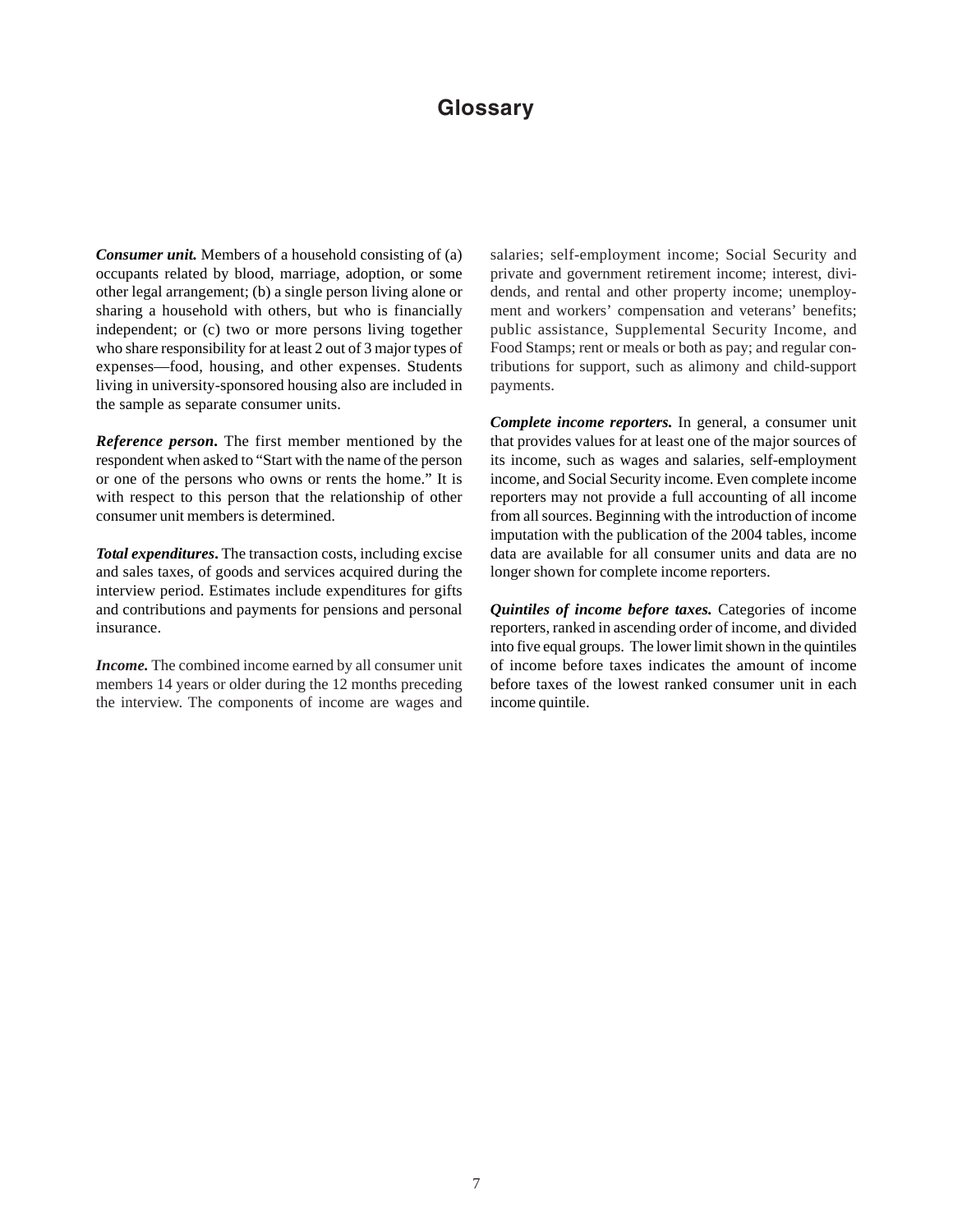| Item                                    | All<br>consumer<br>units | Lowest<br>20<br>percent | Second<br>20<br>percent | Third<br>20<br>percent | Fourth<br>20<br>percent | Highest<br>20<br>percent |
|-----------------------------------------|--------------------------|-------------------------|-------------------------|------------------------|-------------------------|--------------------------|
| Number of consumer units (in thousands) | 116.282<br>n.a.          | 23.223<br>n.a.          | 23.266<br>\$16,403      | 23.252<br>\$32,477     | 23.263<br>\$51,774      | 23.277<br>\$81,058       |
| Consumer unit characteristics:          |                          |                         |                         |                        |                         |                          |
|                                         | \$54,453                 | \$9,168                 | \$24,102                | \$41,614               | \$65,100                | \$132,158                |
|                                         | 48.5                     | 51.1                    | 50.9                    | 47.2                   | 45.7                    | 47.4                     |
| Average number in consumer unit:        |                          |                         |                         |                        |                         |                          |
|                                         | 2.5                      | 1.7                     | 2.2                     | 2.6                    | 2.9                     | 3.2                      |
|                                         | .6                       | $\cdot$                 | .5                      | .7                     | .8                      | .8                       |
|                                         | .3                       | $\cdot$                 | $\cdot$                 | .3                     | .2                      | $\cdot$                  |
|                                         | 1.3                      | .5                      | .9                      | 1.4                    | 1.7                     | 2.1                      |
|                                         | 1.9                      | .9                      | 1.5                     | 2.0                    | 2.4                     | 2.8                      |
|                                         | 68                       | 41                      | 57                      | 68                     | 80                      | 91                       |
| Average annual expenditures             | \$43,395                 | \$17,837                | \$27,410                | \$36,980               | \$50,974                | \$83,710                 |
|                                         | 5,781                    | 2,967                   | 4,139                   | 5,378                  | 6,762                   | 9,653                    |
|                                         | 3,347                    | 2,044                   | 2,659                   | 3,209                  | 3,836                   | 4,984                    |
| Cereals and bakery products             | 461                      | 296                     | 371                     | 451                    | 522                     | 664                      |
| Meats, poultry, fish, and eggs          | 880                      | 548                     | 731                     | 863                    | 1.004                   | 1.252                    |
|                                         | 371                      | 222                     | 299                     | 361                    | 416                     | 555                      |
|                                         | 561                      | 354                     | 438                     | 546                    | 614                     | 853                      |
|                                         | 1,075                    | 624                     | 820                     | 989                    | 1,280                   | 1.660                    |
|                                         | 2,434                    | 923                     | 1,480                   | 2,169                  | 2,926                   | 4,669                    |
|                                         | 459                      | 194                     | 264                     | 408                    | 554                     | 876                      |
|                                         | 13,918                   | 6,760                   | 9,505                   | 12,144                 | 15,741                  | 25.424                   |
|                                         | 7,998                    | 3,941                   | 5,478                   | 6,902                  | 9,031                   | 14,629                   |
|                                         | 5,324                    | 1,358                   | 2,517                   | 4,091                  | 6,659                   | 11,986                   |
|                                         | 2,201                    | 2,448                   | 2,802                   | 2,555                  | 1,906                   | 1,295                    |
|                                         | 473                      | 135                     | 159                     | 255                    | 466                     | 1.348                    |
| Utilities, fuels, and public services   | 2,927                    | 1,720                   | 2,371                   | 2,868                  | 3,370                   | 4,301                    |
|                                         | 753                      | 278                     | 406                     | 493                    | 771                     | 1,814                    |
| Housekeeping supplies                   | 594                      | 314                     | 407                     | 530                    | 712                     | 1,009                    |
| Household furnishings and equipment     | 1.646<br>1,816           | 507<br>837              | 843<br>1,058            | 1,351<br>1,477         | 1,856<br>2,052          | 3,670<br>3,654           |
|                                         |                          |                         |                         |                        |                         |                          |
|                                         | 7,801                    | 2,629                   | 5,005                   | 6,827                  | 9,954                   | 14,580                   |
| Vehicle purchases (net outlay)          | 3,397                    | 951                     | 2,130                   | 2,797                  | 4,546                   | 6,555                    |
|                                         | 1,598                    | 730                     | 1.157                   | 1,579                  | 2,020                   | 2.500                    |
|                                         | 2,365                    | 821                     | 1,499                   | 2,180                  | 2,951                   | 4.372                    |
|                                         | 441                      | 126                     | 218                     | 271                    | 437                     | 1,153                    |
|                                         | 2,574                    | 1,421                   | 2,139                   | 2,529                  | 2,969                   | 3,810                    |
|                                         | 2,218                    | 764                     | 1,377                   | 1,728                  | 2,735                   | 4,484                    |
| Personal care products and services     | 581                      | 271                     | 400                     | 507                    | 641                     | 1,086                    |
|                                         | 130                      | 55                      | 82                      | 112                    | 145                     | 256                      |
|                                         | 905                      | 641                     | 314                     | 396                    | 811                     | 2,363                    |
| Tobacco products and smoking supplies   | 288                      | 214                     | 287                     | 340                    | 327                     | 272                      |
|                                         | 690                      | 312                     | 482                     | 646                    | 766                     | 1,243                    |
|                                         | 1,408                    | 343                     | 790                     | 1,106                  | 1,422                   | 3,376                    |
| Personal insurance and pensions         | 4.823                    | 429                     | 1.568                   | 3.379                  | 6.095                   | 12.632                   |
| Life and other personal insurance       | 390                      | 110                     | 182                     | 310                    | 426                     | 922                      |
| Pensions and Social Security            | 4,433                    | 318                     | 1,386                   | 3,069                  | 5,669                   | 11,710                   |
|                                         |                          |                         |                         |                        |                         |                          |

#### Table 1. **Quintiles of income before taxes: Average annual expenditures and characteristics, Consumer Expenditure Survey, 2004**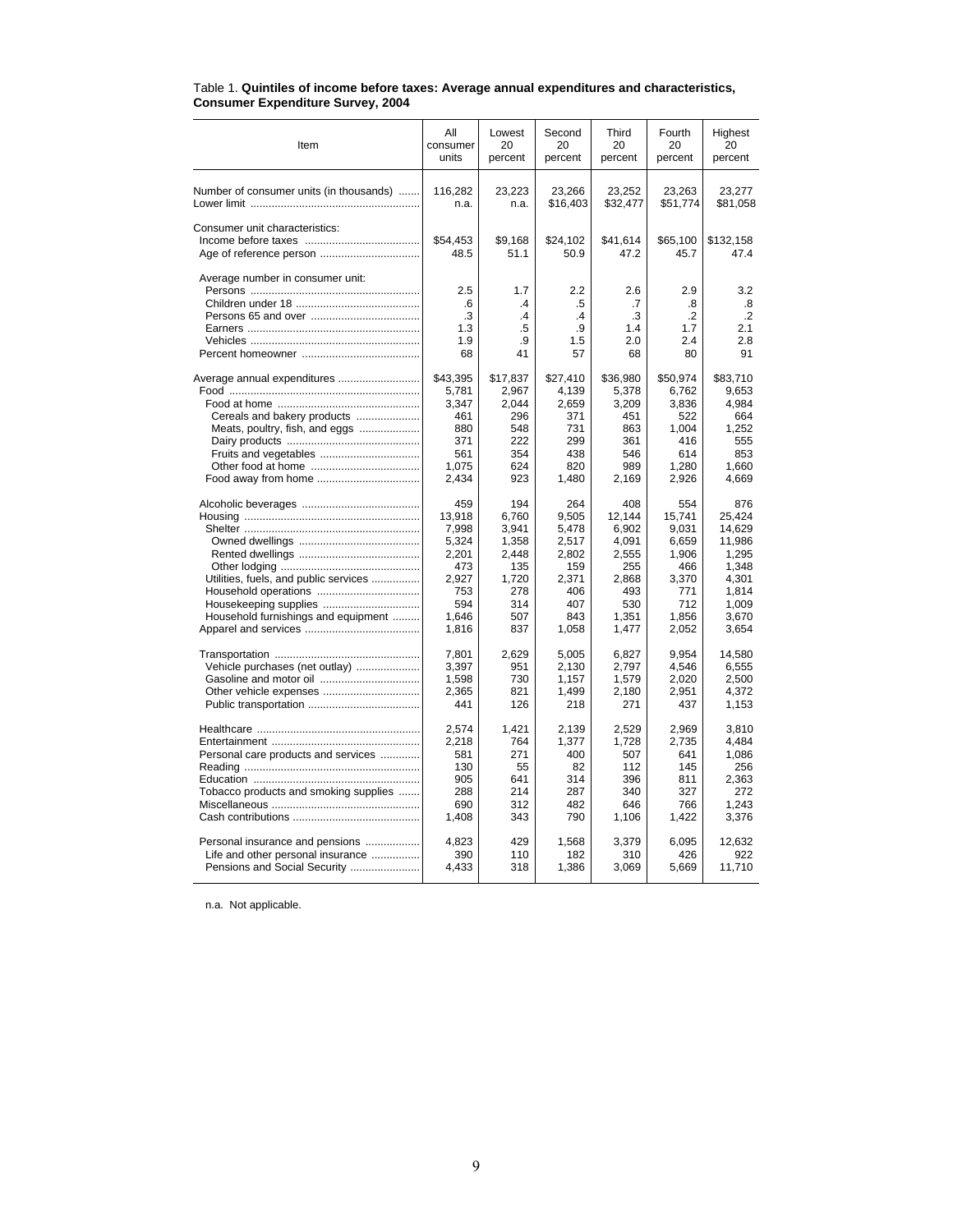## Table 2. **Income before taxes: Average annual expenditures and characteristics, Consumer Expenditure Survey, 2004**

| Item                                    | All              | Less            | \$5,000         | \$10,000         | \$15,000         | \$20,000         | \$30,000         | \$40,000         | \$50,000         | \$70,000          |
|-----------------------------------------|------------------|-----------------|-----------------|------------------|------------------|------------------|------------------|------------------|------------------|-------------------|
|                                         | consumer         | than            | to              | to               | to               | to               | to               | to               | to               | and               |
|                                         | units            | \$5,000         | \$9,999         | \$14,999         | \$19.999         | \$29,999         | \$39,999         | \$49,999         | \$69.999         | more              |
| Number of consumer units (in thousands) | 116,282          | 4,553           | 7,218           | 8,950            | 8,177            | 14,172           | 13,125           | 11,374           | 18,069           | 30.644            |
| Consumer unit characteristics:          | \$54,453<br>48.5 | \$1.097<br>38.9 | \$7.812<br>51.6 | \$12,499<br>56.2 | \$17.417<br>53.9 | \$24.767<br>50.5 | \$34,739<br>47.5 | \$44.645<br>47.3 | \$59,259<br>45.8 | \$118,482<br>47.0 |
| Average number in consumer unit:        | 2.5<br>.6        | 1.6<br>.3       | 1.6<br>.3       | 1.8<br>$\cdot$   | 2.0<br>.5        | 2.2<br>.5        | 2.4<br>.6        | 2.6<br>.7        | 2.8<br>.7        | 3.1<br>.8         |
|                                         | .3               | $\overline{2}$  | .4              | .5               | $.5\,$           | $\cdot$ 4        | .3               | .3               | $\cdot$          | $\cdot$           |
|                                         | 1.3              | .6              | .4              | .5               | .7               | 1.0              | 1.3              | 1.4              | 1.7              | 2.0               |
|                                         | 1.9              | .8              | .8              | 1.1              | 1.3              | 1.5              | 1.8              | 2.1              | 2.4              | 2.8               |
|                                         | 68               | 26              | 36              | 51               | 54               | 57               | 63               | 70               | 78               | 90                |
|                                         | \$43,395         | \$17,029        | \$14,596        | \$19,444         | \$23,023         | \$27,741         | \$33,273         | \$38,204         | \$47,750         | \$76,954          |
|                                         | 5,781            | 3,173           | 2,409           | 2,981            | 3,567            | 4,076            | 4,986            | 5,452            | 6,312            | 9.042             |
|                                         | 3,347            | 2,030           | 1,695           | 2,105            | 2,435            | 2,591            | 3,056            | 3,263            | 3,640            | 4,734             |
| Cereals and bakery products             | 461              | 300             | 259             | 294              | 351              | 359              | 430              | 456              | 506              | 628               |
| Meats, poultry, fish, and eggs          | 880              | 558             | 476             | 562              | 640              | 698              | 827              | 900              | 936              | 1,209             |
|                                         | 371              | 229             | 177             | 230              | 268              | 289              | 349              | 361              | 403              | 521               |
|                                         | 561              | 346             | 272             | 385              | 419              | 425              | 519              | 549              | 592              | 794               |
|                                         | 1,075            | 597             | 512             | 633              | 757              | 819              | 930              | 997              | 1,202            | 1,582             |
|                                         | 2,434            | 1,143           | 714             | 876              | 1,132            | 1,485            | 1,930            | 2,189            | 2,672            | 4,308             |
|                                         | 459              | 219             | 156             | 207              | 193              | 262              | 323              | 449              | 484              | 824               |
|                                         | 13,918           | 6,300           | 5,645           | 7,513            | 8,370            | 9,639            | 11,143           | 12,383           | 14,699           | 23.547            |
|                                         | 7,998            | 3,952           | 3,379           | 4,245            | 4,783            | 5,538            | 6,371            | 7,074            | 8,421            | 13,571            |
|                                         | 5,324            | 1,354           | 971             | 1,577            | 2,052            | 2,479            | 3,406            | 4,363            | 5,917            | 11.053            |
|                                         | 2,201            | 2,409           | 2,272           | 2,550            | 2,599            | 2,893            | 2,753            | 2,457            | 2,085            | 1,362             |
|                                         | 473              | 189             | 136             | 118              | 132              | 166              | 212              | 255              | 419              | 1,156             |
| Utilities, fuels, and public services   | 2,927            | 1,340           | 1,506           | 1,988            | 2,148            | 2,425            | 2,645            | 2,935            | 3,270            | 4,125             |
|                                         | 753              | 180             | 151             | 420              | 318              | 452              | 453              | 487              | 690              | 1,597             |
|                                         | 594              | 325             | 223             | 316              | 398              | 381              | 513              | 542              | 645              | 948               |
| Household furnishings and equipment     | 1.646            | 505             | 386             | 544              | 724              | 843              | 1,161            | 1,345            | 1,672            | 3.306             |
|                                         | 1,816            | 915             | 722             | 809              | 915              | 1,047            | 1,384            | 1,490            | 1,774            | 3.349             |
|                                         | 7,801            | 2,270           | 2,052           | 3,000            | 3,758            | 5,114            | 6,288            | 7,031            | 9,700            | 13.513            |
| Vehicle purchases (net outlay)          | 3,397            | 712             | 700             | 1.209            | 1,328            | 2.186            | 2.671            | 2,867            | 4,539            | 6.017             |
|                                         | 1,598            | 690             | 620             | 782              | 964              | 1,190            | 1,432            | 1,621            | 1,953            | 2.411             |
|                                         | 2,365            | 690             | 648             | 872              | 1,301            | 1,525            | 1,942            | 2,259            | 2.795            | 4.092             |
|                                         | 441              | 178             | 86              | 137              | 165              | 212              | 243              | 283              | 413              | 992               |
|                                         | 2.574            | 886             | 1.171           | 1.806            | 2.010            | 2.157            | 2,383            | 2,552            | 2.874            | 3.630             |
|                                         | 2,218            | 853             | 582             | 852              | 901              | 1,512            | 1,525            | 1,756            | 2,587            | 4,119             |
| Personal care products and services     | 581              | 279             | 207             | 282              | 333              | 410              | 451              | 550              | 600              | 985               |
|                                         | 130              | 48              | 52              | 59               | 76               | 83               | 95               | 118              | 137              | 234               |
|                                         | 905              | 1,023           | 637             | 494              | 383              | 316              | 316              | 417              | 706              | 2,031             |
| Tobacco products and smoking supplies   | 288              | 178             | 189             | 239              | 274              | 291              | 320              | 329              | 339              | 285               |
|                                         | 690              | 347             | 278             | 255              | 463              | 502              | 522              | 735              | 748              | 1,128             |
|                                         | 1,408            | 276             | 213             | 414              | 828              | 738              | 844              | 1,284            | 1,360            | 2,929             |
| Personal insurance and pensions         | 4.823            | 261             | 282             | 533              | 951              | 1.594            | 2,692            | 3,656            | 5,430            | 11.338            |
| Life and other personal insurance       | 390              | 89              | 78              | 141              | 156              | 183              | 270              | 316              | 417              | 804               |
|                                         | 4,433            | 172             | 205             | 392              | 795              | 1,411            | 2,422            | 3,340            | 5,013            | 10,535            |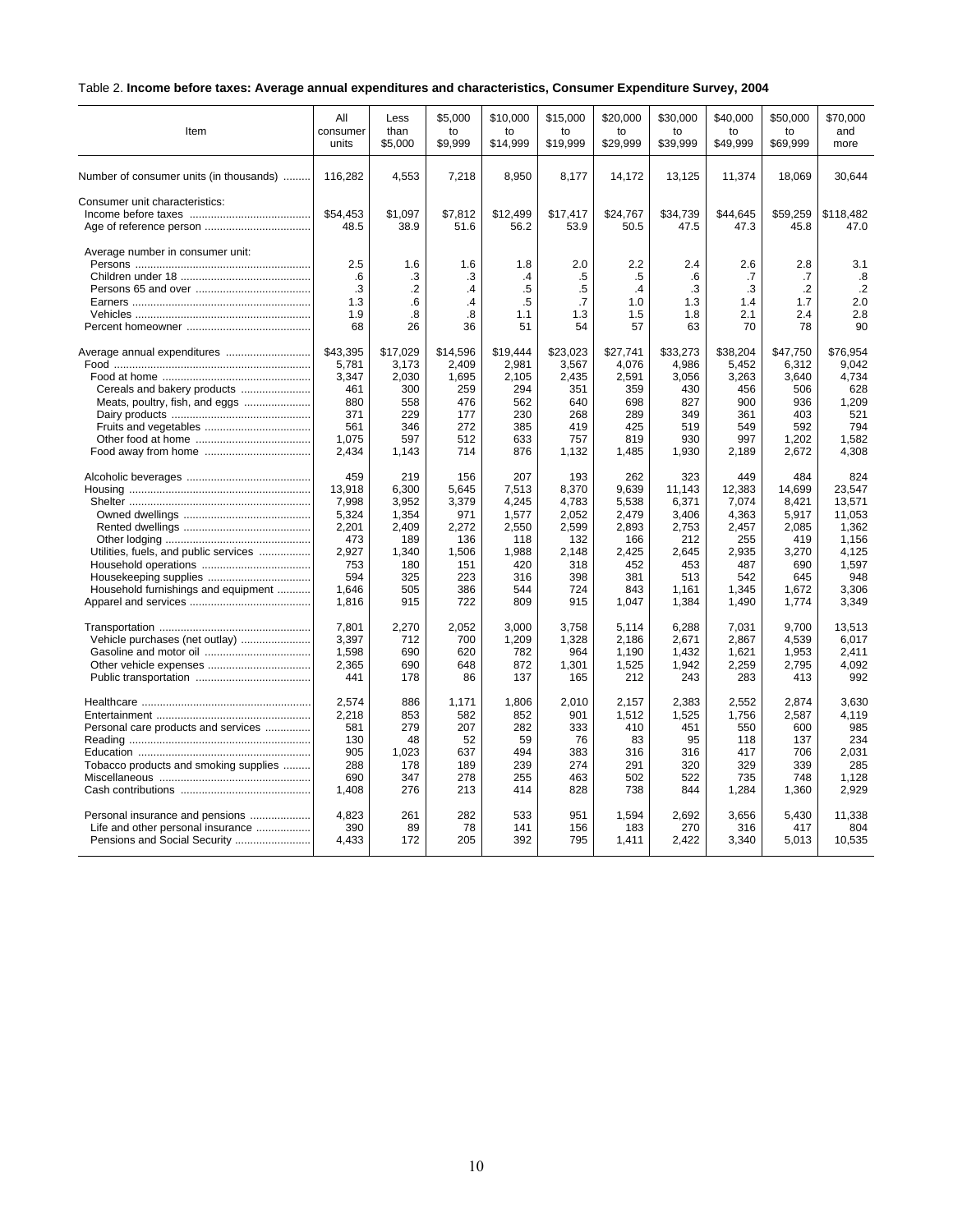| Table 3. Higher income before taxes: Average annual expenditures and characteristics, Consumer Expenditure |  |  |  |
|------------------------------------------------------------------------------------------------------------|--|--|--|
| <b>Survey, 2004</b>                                                                                        |  |  |  |

| Item                                                                                                 | All              | Less             | \$70,000                | \$80,000                | \$100,000                 | \$100,000               | \$120,000               | \$150,000                 |
|------------------------------------------------------------------------------------------------------|------------------|------------------|-------------------------|-------------------------|---------------------------|-------------------------|-------------------------|---------------------------|
|                                                                                                      | consumer         | than             | to                      | to                      | and                       | to                      | to                      | and                       |
|                                                                                                      | units            | \$70,000         | \$79,999                | \$99,999                | more                      | \$119,999               | \$149,999               | more                      |
| Number of consumer units (in thousands)                                                              | 116,282          | 85,638           | 6,461                   | 9,246                   | 14,937                    | 5,625                   | 4,245                   | 5,067                     |
| Consumer unit characteristics:                                                                       | \$54.453<br>48.5 | \$31.541<br>49.0 | \$74.437<br>45.8        | \$88.811<br>46.6        | \$155.901<br>47.7         | \$108.751<br>47.2       | \$132.292<br>47.6       | \$228.021<br>48.4         |
| Average number in consumer unit:                                                                     | 2.5<br>.6<br>.3  | 2.3<br>.6<br>.3  | 3.0<br>.8<br>$\cdot$ .2 | 3.1<br>.9<br>$\cdot$ .2 | 3.2<br>.8<br>$\cdot$ .2   | 3.1<br>.8<br>$\cdot$ .2 | 3.3<br>.9<br>$\cdot$ 1  | 3.2<br>.8<br>$\cdot$ .2   |
|                                                                                                      | 1.3              | 1.1              | 1.8                     | 2.0                     | 2.1                       | 2.1                     | 2.2                     | 2.1                       |
|                                                                                                      | 1.9              | 1.6              | 2.6                     | 2.7                     | 2.9                       | 2.8                     | 2.9                     | 2.9                       |
|                                                                                                      | 68               | 60               | 85                      | 90                      | 93                        | 90                      | 93                      | 95                        |
| Average annual expenditures                                                                          | \$43,395         | \$31,280         | \$55,012                | \$65,446                | \$93,526                  | \$75,213                | \$87,299                | \$119,449                 |
|                                                                                                      | 5.781            | 4.562            | 7.337                   | 7.467                   | 10.733                    | 9.444                   | 10.419                  | 12.555                    |
|                                                                                                      | 3,347            | 2,825            | 4,079                   | 4,043                   | 5,435                     | 5,014                   | 5,542                   | 5,840                     |
| Cereals and bakery products                                                                          | 461              | 398              | 522                     | 545                     | 724                       | 672                     | 741                     | 772                       |
| Meats, poultry, fish, and eggs                                                                       | 880              | 756              | 1,097                   | 1,033                   | 1,363                     | 1,271                   | 1,396                   | 1,442                     |
|                                                                                                      | 371              | 314              | 426                     | 451                     | 604                       | 560                     | 620                     | 641                       |
| Fruits and vegetables                                                                                | 561              | 473              | 645                     | 659                     | 941                       | 860                     | 932                     | 1,049                     |
|                                                                                                      | 1.075            | 884              | 1.389                   | 1.355                   | 1.803                     | 1.651                   | 1.853                   | 1.935                     |
| Food away from home                                                                                  | 2,434            | 1,737            | 3,259                   | 3,424                   | 5,299                     | 4,429                   | 4,877                   | 6,715                     |
|                                                                                                      | 459              | 323              | 617                     | 702                     | 987                       | 724                     | 887                     | 1.405                     |
|                                                                                                      | 13,918           | 10,456           | 17,422                  | 20,397                  | 28,140                    | 22,273                  | 26,339                  | 36,246                    |
|                                                                                                      | 7,998            | 6,004            | 10,213                  | 11,761                  | 16,143                    | 12,871                  | 14,869                  | 20,843                    |
|                                                                                                      | 5,324            | 3,275            | 8,051                   | 9,604                   | 13,249                    | 10,421                  | 12,527                  | 16,992                    |
|                                                                                                      | 2,201            | 2,501            | 1,638                   | 1,325                   | 1,266                     | 1,496                   | 1,019                   | 1,219                     |
|                                                                                                      | 473              | 229              | 524                     | 833                     | 1,628                     | 954                     | 1,323                   | 2,633                     |
| Utilities, fuels, and public services                                                                | 2,927            | 2,498            | 3,552                   | 3,903                   | 4,511                     | 3,977                   | 4,446                   | 5,159                     |
|                                                                                                      | 753              | 451              | 895                     | 1,332                   | 2,064                     | 1.407                   | 1,799                   | 3,016                     |
|                                                                                                      | 594              | 461              | 677                     | 862                     | 1,118                     | 893                     | 1,051                   | 1,461                     |
| Household furnishings and equipment                                                                  | 1.646            | 1,042            | 2,085                   | 2,539                   | 4,304                     | 3,125                   | 4,174                   | 5,767                     |
|                                                                                                      | 1,816            | 1,248            | 2,219                   | 2,666                   | 4,253                     | 3,644                   | 3,675                   | 5,502                     |
|                                                                                                      | 7,801            | 5,756            | 9,965                   | 12,446                  | 15,707                    | 13,520                  | 15,515                  | 18,308                    |
| Vehicle purchases (net outlay)                                                                       | 3,397            | 2,459            | 4,218                   | 5,516                   | 7,106                     | 6.013                   | 7,028                   | 8,384                     |
| Gasoline and motor oil                                                                               | 1,598            | 1,307            | 2,131                   | 2,366                   | 2,559                     | 2,452                   | 2,686                   | 2,573                     |
|                                                                                                      | 2,365            | 1.747            | 3,184                   | 3,812                   | 4.659                     | 4.162                   | 4,582                   | 5.278                     |
|                                                                                                      | 441              | 244              | 432                     | 752                     | 1,383                     | 894                     | 1,219                   | 2,073                     |
|                                                                                                      | 2,574            | 2,195            | 3,029                   | 3,384                   | 4,042                     | 3,732                   | 3,812                   | 4,581                     |
|                                                                                                      | 2,218            | 1,534            | 2,870                   | 3,677                   | 4,932                     | 3,613                   | 4.716                   | 6,570                     |
| Personal care products and services                                                                  | 581              | 433              | 658                     | 852                     | 1,207                     | 1,030                   | 1,191                   | 1,427                     |
|                                                                                                      | 130              | 93               | 159                     | 197                     | 290                       | 227                     | 298                     | 353                       |
|                                                                                                      | 905              | 502              | 940                     | 1,540                   | 2,806                     | 1,865                   | 2,166                   | 4,382                     |
| Tobacco products and smoking supplies                                                                | 288              | 289              | 337                     | 303                     | 252                       | 279                     | 290                     | 189                       |
|                                                                                                      | 690              | 532              | 809                     | 894                     | 1,411                     | 1,132                   | 1,140                   | 1,968                     |
|                                                                                                      | 1,408<br>4.823   | 864<br>2.492     | 1,551<br>7.099          | 2,052<br>8.871          | 4,067                     | 2,445                   | 2,672                   | 7,037                     |
| Personal insurance and pensions<br>Life and other personal insurance<br>Pensions and Social Security | 390<br>4,433     | 242<br>2,249     | 430<br>6,670            | 645<br>8,225            | 14,699<br>1,063<br>13,636 | 11,284<br>785<br>10,498 | 14,178<br>904<br>13,274 | 18,927<br>1,505<br>17,422 |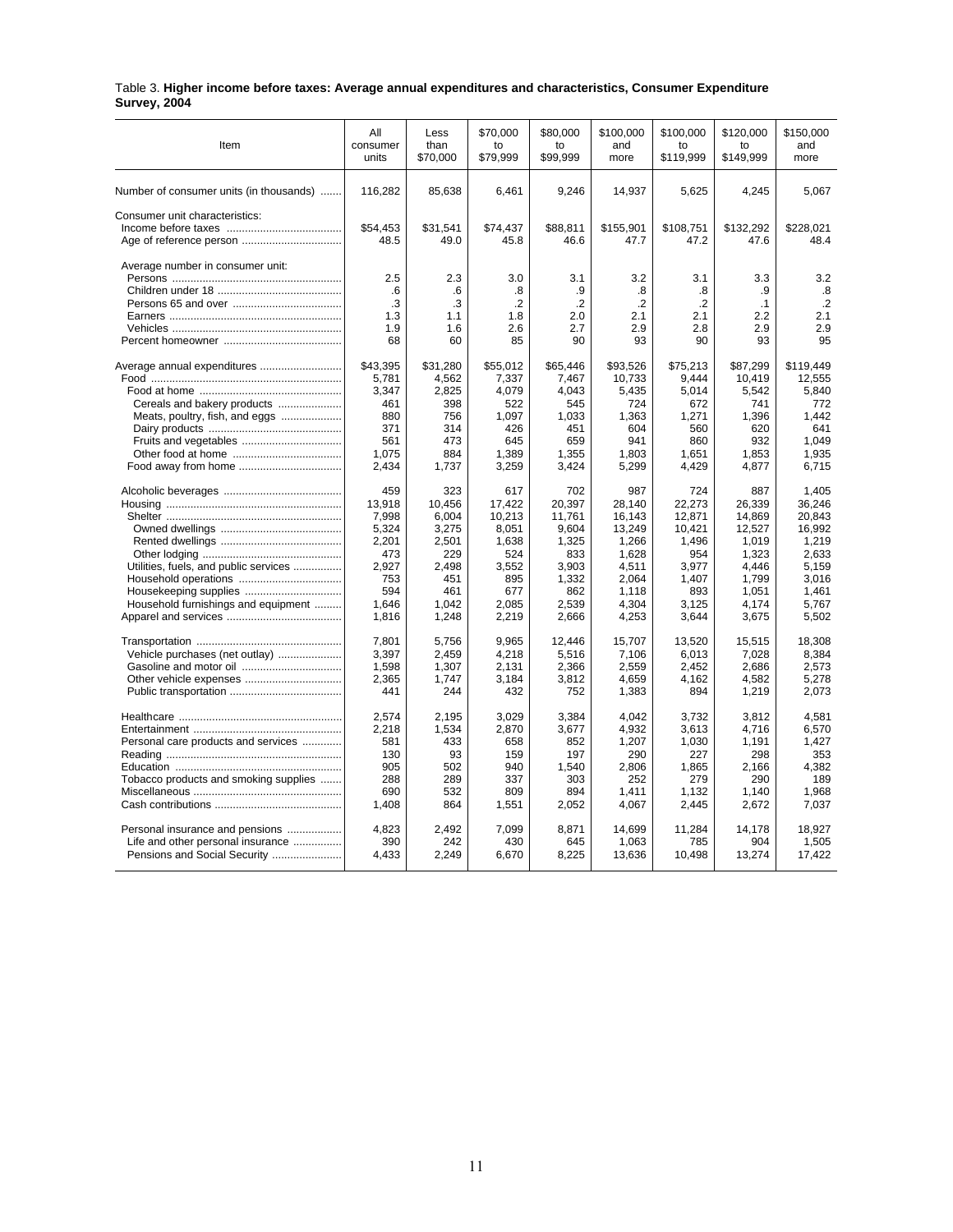## Table 4. **Age of reference person: Average annual expenditures and characteristics, Consumer Expenditure Survey, 2004**

| Item                                    | All<br>consumer<br>units                     | Under<br>25<br>years                | 25-34<br>years                        | 35-44<br>years                        | 45-54<br>years                                | 55-64<br>years                           | 65 years<br>and older                      | 65-74<br>years                      | 75 years<br>and older                     |
|-----------------------------------------|----------------------------------------------|-------------------------------------|---------------------------------------|---------------------------------------|-----------------------------------------------|------------------------------------------|--------------------------------------------|-------------------------------------|-------------------------------------------|
| Number of consumer units (in thousands) | 116,282                                      | 8,817                               | 19,439                                | 24,070                                | 23,712                                        | 17,479                                   | 22,765                                     | 11,230                              | 11,536                                    |
| Consumer unit characteristics:          | \$54.453<br>48.5                             | \$22.840<br>21.4                    | \$52.484<br>29.7                      | \$65.515<br>39.7                      | \$70.434<br>49.3                              | \$61.031<br>59.1                         | \$34.988<br>75.3                           | \$42.137<br>69.3                    | \$28,028<br>81.2                          |
| Average number in consumer unit:        | 2.5<br>$6^{\circ}$<br>.3<br>1.3<br>1.9<br>68 | 1.9<br>4<br>(1)<br>1.3<br>1.2<br>15 | 2.9<br>1.1<br>(1)<br>1.5<br>1.8<br>49 | 3.2<br>1.3<br>(1)<br>1.7<br>2.1<br>69 | 2.7<br>$6^{\circ}$<br>(1)<br>1.7<br>2.4<br>77 | 2.1<br>$\cdot$<br>.1<br>1.3<br>2.2<br>83 | 1.7<br>$\cdot$ 1<br>1.4<br>.5<br>1.5<br>80 | 1.9<br>.1<br>1.4<br>.7<br>1.9<br>83 | 1.5<br>(1)<br>1.3<br>$\cdot$<br>1.2<br>78 |
| Average annual expenditures             | \$43,395                                     | \$24,535                            | \$42.701                              | \$50.402                              | \$52,764                                      | \$47.299                                 | \$31,104                                   | \$36,512                            | \$25.763                                  |
|                                         | 5,781                                        | 3,715                               | 5,705                                 | 6,752                                 | 7,038                                         | 5,898                                    | 4,206                                      | 4,871                               | 3,518                                     |
|                                         | 3,347                                        | 1,853                               | 3,155                                 | 3,897                                 | 4,083                                         | 3,374                                    | 2,722                                      | 3,049                               | 2,380                                     |
| Cereals and bakery products             | 461                                          | 265                                 | 432                                   | 552                                   | 547                                           | 437                                      | 394                                        | 422                                 | 364                                       |
| Meats, poultry, fish, and eggs          | 880                                          | 480                                 | 812                                   | 1,019                                 | 1,111                                         | 894                                      | 694                                        | 799                                 | 584                                       |
|                                         | 371                                          | 205                                 | 346                                   | 440                                   | 436                                           | 371                                      | 313                                        | 353                                 | 271                                       |
| Fruits and vegetables                   | 561                                          | 285                                 | 521                                   | 615                                   | 673                                           | 588                                      | 510                                        | 548                                 | 470                                       |
|                                         | 1,075                                        | 618                                 | 1,043                                 | 1,271                                 | 1,316                                         | 1,083                                    | 812                                        | 927                                 | 692                                       |
|                                         | 2,434                                        | 1,862                               | 2,550                                 | 2,855                                 | 2,955                                         | 2,524                                    | 1,484                                      | 1,822                               | 1.138                                     |
|                                         | 459                                          | 503                                 | 522                                   | 535                                   | 502                                           | 457                                      | 261                                        | 329                                 | 190                                       |
|                                         | 13.918                                       | 7.649                               | 14.379                                | 16,794                                | 16.164                                        | 14,339                                   | 10,259                                     | 11,152                              | 9.381                                     |
|                                         | 7,998                                        | 4,901                               | 8,729                                 | 9,856                                 | 9,313                                         | 7,883                                    | 5,329                                      | 5,784                               | 4,886                                     |
|                                         | 5,324                                        | 1.009                               | 4.700                                 | 7,025                                 | 6.968                                         | 5.970                                    | 3,523                                      | 4.134                               | 2.928                                     |
|                                         | 2,201                                        | 3,647                               | 3,802                                 | 2,450                                 | 1,636                                         | 1,169                                    | 1,393                                      | 1,123                               | 1,655                                     |
|                                         | 473                                          | 244                                 | 227                                   | 381                                   | 710                                           | 743                                      | 414                                        | 527                                 | 303                                       |
| Utilities, fuels, and public services   | 2,927                                        | 1,413                               | 2,687                                 | 3,309                                 | 3,413                                         | 3,222                                    | 2,580                                      | 2,881                               | 2,287                                     |
|                                         | 753                                          | 270                                 | 915                                   | 992                                   | 693                                           | 645                                      | 694                                        | 522                                 | 861                                       |
|                                         | 594                                          | 253                                 | 499                                   | 677                                   | 756                                           | 657                                      | 509                                        | 569                                 | 445                                       |
| Household furnishings and equipment     | 1.646                                        | 812                                 | 1.548                                 | 1.960                                 | 1.989                                         | 1.932                                    | 1.147                                      | 1.395                               | 901                                       |
|                                         | 1,816                                        | 1,371                               | 2,134                                 | 2,142                                 | 2,217                                         | 1,863                                    | 907                                        | 1,200                               | 604                                       |
|                                         | 7,801                                        | 4,704                               | 8,485                                 | 9,183                                 | 9,343                                         | 8,421                                    | 4,875                                      | 6,506                               | 3,286                                     |
| Vehicle purchases (net outlay)          | 3.397                                        | 2,035                               | 4,033                                 | 4.190                                 | 3,790                                         | 3,616                                    | 1.966                                      | 2.822                               | 1.132                                     |
|                                         | 1,598                                        | 1,130                               | 1,679                                 | 1,877                                 | 1,980                                         | 1,666                                    | 963                                        | 1,259                               | 675                                       |
|                                         | 2,365                                        | 1,326                               | 2,407                                 | 2,681                                 | 3,061                                         | 2,532                                    | 1,546                                      | 1,902                               | 1,200                                     |
|                                         | 441                                          | 214                                 | 366                                   | 435                                   | 512                                           | 606                                      | 400                                        | 524                                 | 280                                       |
|                                         | 2,574                                        | 654                                 | 1,519                                 | 2,263                                 | 2,695                                         | 3,262                                    | 3,899                                      | 3,799                               | 3,995                                     |
|                                         | 2,218                                        | 1,166                               | 2,122                                 | 2,504                                 | 2,711                                         | 2,823                                    | 1,429                                      | 1,879                               | 990                                       |
| Personal care products and services     | 581                                          | 334                                 | 552                                   | 660                                   | 690                                           | 628                                      | 468                                        | 514                                 | 421                                       |
|                                         | 130                                          | 51                                  | 94                                    | 123                                   | 149                                           | 177                                      | 146                                        | 158                                 | 135                                       |
|                                         | 905                                          | 1,821                               | 726                                   | 786                                   | 1,567                                         | 730                                      | 274                                        | 352                                 | 198                                       |
| Tobacco products and smoking supplies   | 288                                          | 236                                 | 283                                   | 350                                   | 375                                           | 301                                      | 147                                        | 197                                 | 98                                        |
|                                         | 690                                          | 297                                 | 600                                   | 773                                   | 774                                           | 825                                      | 641                                        | 735                                 | 547                                       |
|                                         | 1,408                                        | 310                                 | 815                                   | 1,265                                 | 1,625                                         | 1,752                                    | 2,000                                      | 2,471                               | 1,542                                     |
| Personal insurance and pensions         | 4,823                                        | 1,726                               | 4,765                                 | 6,273                                 | 6,915                                         | 5,825                                    | 1,592                                      | 2,348                               | 856                                       |
| Life and other personal insurance       | 390                                          | 31                                  | 235                                   | 391                                   | 505                                           | 612                                      | 372                                        | 472                                 | 275                                       |
| Pensions and Social Security            | 4.433                                        | 1.695                               | 4.529                                 | 5.881                                 | 6.410                                         | 5,214                                    | 1,220                                      | 1.875                               | 582                                       |

<sup>1</sup> Value less than 0.05.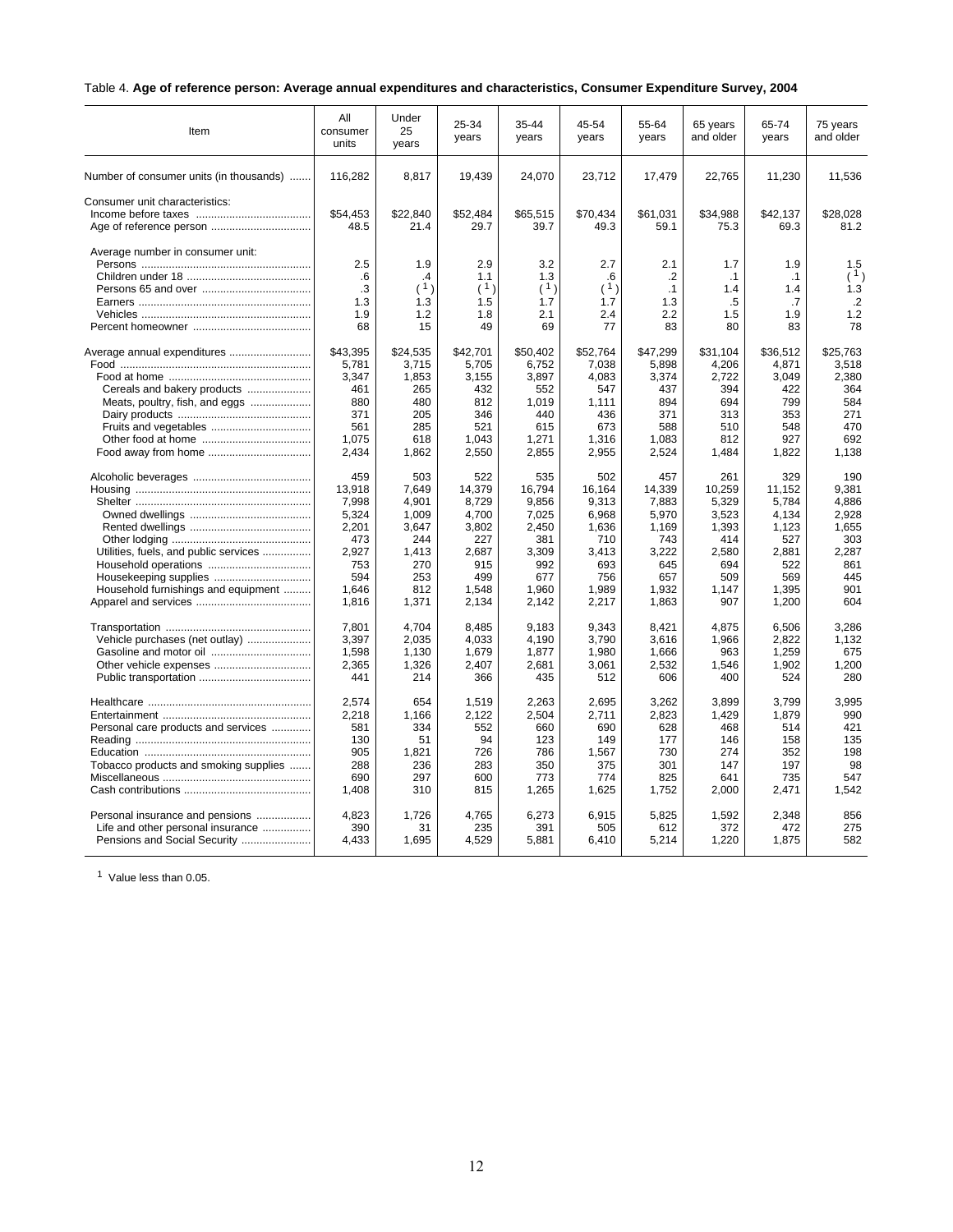#### Table 5. **Size of consumer unit: Average annual expenditures and characteristics, Consumer Expenditure Survey, 2004**

|                                         |                          |               | Two or more persons |                |                  |                 |                            |
|-----------------------------------------|--------------------------|---------------|---------------------|----------------|------------------|-----------------|----------------------------|
| Item                                    | All<br>consumer<br>units | One<br>person | Total               | Two<br>persons | Three<br>persons | Four<br>persons | Five or<br>more<br>persons |
| Number of consumer units (in thousands) | 116,282                  | 33,686        | 82,596              | 37,542         | 17,806           | 16,388          | 10,859                     |
| Consumer unit characteristics:          |                          |               |                     |                |                  |                 |                            |
|                                         | \$54,453                 | \$28,143      | \$65,183            | \$58,307       | \$66,762         | \$74,970        | \$71,600                   |
|                                         | 48.5                     | 51.9          | 47.1                | 52.9           | 44.0             | 41.1            | 41.1                       |
| Average number in consumer unit:        |                          |               |                     |                |                  |                 |                            |
|                                         | 2.5                      | 1.0           | 3.1                 | 2.0            | 3.0              | 4.0             | 5.6                        |
|                                         | .6                       | n.a.          | .9                  | $\cdot$ 1      | .8               | 1.6             | 2.8                        |
|                                         | .3                       | .3            | .3                  | .5             | $\cdot$          | $\cdot$ 1       | .1                         |
|                                         | 1.3                      | .6            | 1.6                 | 1.3            | 1.8              | 1.9             | 2.2                        |
|                                         | 1.9                      | 1.0           | 2.3                 | 2.2            | 2.4              | 2.5             | 2.5                        |
|                                         | 68                       | 51            | 74                  | 75             | 71               | 77              | 74                         |
|                                         | \$43,395                 | \$25,423      | \$50,706            | \$45,855       | \$51,503         | \$57,866        | \$55,468                   |
|                                         | 5,781                    | 3,095         | 6,866               | 5,808          | 6,930            | 8,171           | 8,516                      |
|                                         | 3,347                    | 1,681         | 4,019               | 3,288          | 4,007            | 4,809           | 5,416                      |
|                                         | 461                      | 229           | 555                 | 435            | 556              | 673             | 791                        |
| Meats, poultry, fish, and eggs          | 880                      | 411           | 1,069               | 864            | 1,097            | 1,252           | 1.464                      |
|                                         | 371                      | 183           | 446                 | 358            | 442              | 548             | 608                        |
|                                         | 561                      | 298           | 667                 | 576            | 643              | 745             | 908                        |
|                                         | 1,075                    | 560           | 1,282               | 1,055          | 1,269            | 1,590           | 1,644                      |
|                                         | 2,434                    | 1,414         | 2,847               | 2,520          | 2,924            | 3,362           | 3,100                      |
|                                         | 459                      | 359           | 500                 | 569            | 468              | 478             | 345                        |
|                                         | 13,918                   | 9,244         | 15,822              | 14,036         | 16,177           | 18,360          | 17,593                     |
|                                         | 7,998                    | 5,841         | 8,878               | 7,866          | 9,036            | 10,382          | 9,849                      |
|                                         | 5,324                    | 2,916         | 6,307               | 5,311          | 6,263            | 7,977           | 7,299                      |
|                                         | 2,201                    | 2,659         | 2,014               | 1,930          | 2,213            | 1,921           | 2,121                      |
|                                         | 473                      | 265           | 558                 | 625            | 561              | 484             | 429                        |
| Utilities, fuels, and public services   | 2.927                    | 1,830         | 3.374               | 3.004          | 3,470            | 3.757           | 3.917                      |
|                                         | 753<br>594               | 443           | 879                 | 595            | 980<br>713       | 1,346           | 993<br>720                 |
| Household furnishings and equipment     | 1,646                    | 315<br>816    | 707<br>1,983        | 661<br>1,909   | 1,977            | 802<br>2,073    | 2,114                      |
|                                         | 1,816                    | 949           | 2,167               | 1,758          | 2,266            | 2,601           | 2,784                      |
|                                         |                          |               |                     |                |                  |                 |                            |
|                                         | 7.801                    | 3,941         | 9,376               | 8,151          | 9,790            | 11,148          | 10,258                     |
|                                         | 3,397                    | 1.600         | 4,130               | 3.412          | 4.297            | 5,298           | 4.575                      |
|                                         | 1,598                    | 806           | 1,920               | 1,634          | 1,994            | 2,250           | 2,293                      |
|                                         | 2,365<br>441             | 1.281<br>254  | 2,808<br>518        | 2,543<br>561   | 2.976<br>523     | 3,136<br>464    | 2.951<br>439               |
|                                         |                          |               |                     |                |                  |                 |                            |
|                                         | 2,574                    | 1,697         | 2,932               | 3,212          | 2,865            | 2,635           | 2,520                      |
|                                         | 2,218                    | 1,162         | 2,649               | 2,618          | 2,417            | 2,910           | 2.743                      |
|                                         | 581                      | 355           | 673                 | 631            | 650              | 740             | 753                        |
|                                         | 130                      | 97            | 144                 | 161            | 129              | 138             | 118                        |
|                                         | 905                      | 629           | 1,018               | 793            | 1,019            | 1,417           | 1,190                      |
| Tobacco products and smoking supplies   | 288                      | 167           | 338                 | 309            | 374              | 346             | 365                        |
|                                         | 690                      | 517           | 761                 | 780            | 763              | 745             | 714                        |
|                                         | 1.408                    | 1,027         | 1,563               | 1,888          | 1,393            | 1,162           | 1,327                      |
| Personal insurance and pensions         | 4.823                    | 2.184         | 5.899               | 5,141          | 6.263            | 7.014           | 6.242                      |
| Life and other personal insurance       | 390                      | 146           | 490                 | 486            | 479              | 496             | 513                        |
| Pensions and Social Security            | 4,433                    | 2,039         | 5,409               | 4,655          | 5,783            | 6,518           | 5,729                      |
|                                         |                          |               |                     |                |                  |                 |                            |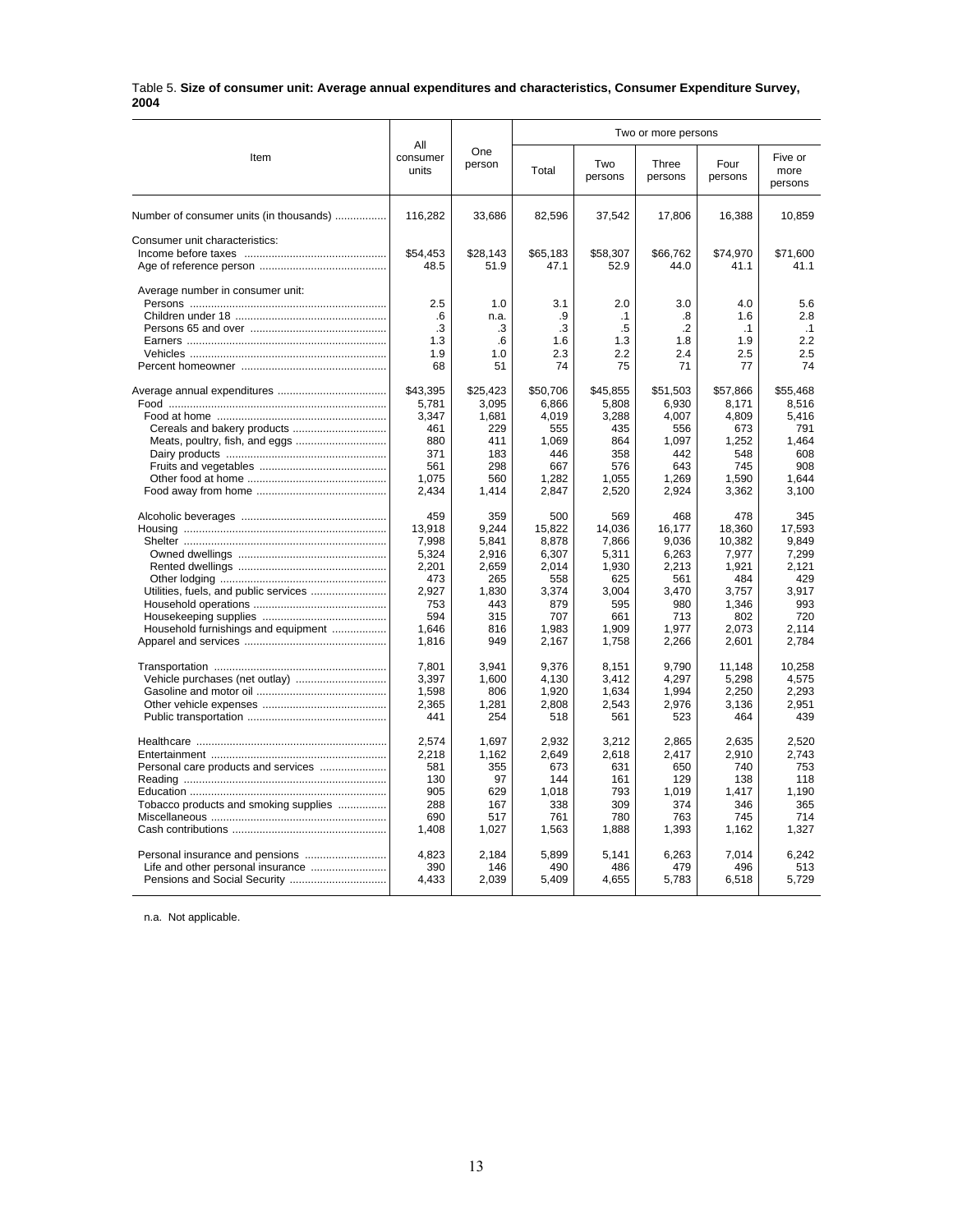## Table 6. **Composition of consumer unit: Average annual expenditures and characteristics, Consumer Expenditure Survey, 2004**

|                                                                              |                                                                                          |                                                                                          |                                                                                             | Husband and wife consumer units                                                             |                                                                                             |                                                                                          |                                                                                            |                                                                                          |                                                                                          |
|------------------------------------------------------------------------------|------------------------------------------------------------------------------------------|------------------------------------------------------------------------------------------|---------------------------------------------------------------------------------------------|---------------------------------------------------------------------------------------------|---------------------------------------------------------------------------------------------|------------------------------------------------------------------------------------------|--------------------------------------------------------------------------------------------|------------------------------------------------------------------------------------------|------------------------------------------------------------------------------------------|
|                                                                              |                                                                                          | Husband                                                                                  |                                                                                             |                                                                                             | Husband and wife with children                                                              |                                                                                          | Other                                                                                      | One<br>parent,                                                                           | Single<br>person                                                                         |
| Item                                                                         | Total                                                                                    | and wife<br>only                                                                         | Total                                                                                       | Oldest<br>child<br>under 6                                                                  | Oldest<br>child<br>6 to 17                                                                  | Oldest<br>child 18<br>or older                                                           | husband<br>and wife<br>consumer<br>units                                                   | at least<br>one child<br>under 18                                                        | and other<br>consumer<br>units                                                           |
| Number of consumer units (in thousands)                                      | 59,797                                                                                   | 25,585                                                                                   | 29,279                                                                                      | 5,604                                                                                       | 15,376                                                                                      | 8,300                                                                                    | 4,933                                                                                      | 6,892                                                                                    | 49,592                                                                                   |
| Consumer unit characteristics:                                               | \$73,001<br>48.8                                                                         | \$64,434<br>56.7                                                                         | \$79,764<br>42.0                                                                            | \$75,293<br>32.6                                                                            | \$78,508<br>40.3                                                                            | \$85,109<br>51.5                                                                         | \$77,287<br>47.8                                                                           | \$31,055<br>37.9                                                                         | \$35,341<br>49.6                                                                         |
| Average number in consumer unit:                                             | 3.2<br>.9<br>.3<br>1.7<br>2.6<br>83                                                      | 2.0<br>n.a.<br>.6<br>1.2<br>2.4<br>85                                                    | 3.9<br>1.6<br>$\cdot$ 1<br>2.0<br>2.7<br>82                                                 | 3.5<br>1.5<br>(1)<br>1.7<br>2.2<br>73                                                       | 4.1<br>2.1<br>(1)<br>1.8<br>2.6<br>81                                                       | 3.9<br>.7<br>$\cdot$ .2<br>2.5<br>3.3<br>88                                              | 4.9<br>1.5<br>.5<br>2.3<br>2.6<br>79                                                       | 2.9<br>1.8<br>(1)<br>1.0<br>1.2<br>43                                                    | 1.6<br>$\cdot$<br>.3<br>1.0<br>1.3<br>53                                                 |
| Meats, poultry, fish, and eggs                                               | \$55.607<br>7,379<br>4,303<br>593<br>1,121<br>480<br>726<br>1,383<br>3,076               | \$49.690<br>6.268<br>3,574<br>472<br>923<br>390<br>644<br>1,145<br>2,694                 | \$60.661<br>8,089<br>4,711<br>668<br>1,210<br>542<br>756<br>1,535<br>3,378                  | \$55.981<br>6,300<br>3,765<br>492<br>875<br>437<br>634<br>1,327<br>2,535                    | \$60.578<br>8.484<br>4,887<br>718<br>1,216<br>580<br>771<br>1,602<br>3,597                  | \$64.162<br>8,682<br>5,104<br>705<br>1,465<br>549<br>823<br>1,561<br>3,578               | \$56.290<br>8,950<br>5,692<br>778<br>1.641<br>579<br>980<br>1,714<br>3,258                 | \$32.824<br>4,873<br>3,015<br>443<br>835<br>317<br>456<br>964<br>1,858                   | \$30.085<br>3,946<br>2,218<br>301<br>589<br>243<br>373<br>712<br>1,729                   |
| Utilities, fuels, and public services<br>Household furnishings and equipment | 493<br>17,005<br>9,427<br>7,291<br>1,463<br>673<br>3,572<br>996<br>771<br>2,238<br>2,263 | 567<br>14,706<br>8,031<br>5.947<br>1,308<br>776<br>3,176<br>638<br>729<br>2.133<br>1,745 | 443<br>18,912<br>10,658<br>8,473<br>1,558<br>628<br>3,839<br>1,299<br>815<br>2,301<br>2,680 | 330<br>21,045<br>11,944<br>9,254<br>2,334<br>357<br>3,325<br>2,699<br>820<br>2,257<br>2,583 | 455<br>18,900<br>10,838<br>8.644<br>1,545<br>650<br>3,809<br>1,167<br>824<br>2,262<br>2,757 | 506<br>17,503<br>9,455<br>7,628<br>1,058<br>769<br>4,240<br>599<br>794<br>2.415<br>2,617 | 410<br>17,595<br>9,365<br>7,253<br>1,708<br>404<br>4,041<br>1,058<br>724<br>2,407<br>2,463 | 219<br>12,030<br>7,043<br>3.314<br>3,510<br>219<br>2,755<br>759<br>453<br>1,020<br>1,859 | 452<br>10,451<br>6,408<br>3,232<br>2,909<br>267<br>2,173<br>458<br>397<br>1,015<br>1,263 |
|                                                                              | 10.486<br>4,724<br>2,087<br>3,080<br>595                                                 | 8.975<br>3,806<br>1,752<br>2,753<br>664                                                  | 11,884<br>5,579<br>2,362<br>3,381<br>561                                                    | 10.599<br>5,142<br>1,991<br>3,015<br>451                                                    | 11,377<br>5,370<br>2,277<br>3,188<br>542                                                    | 13.694<br>6,263<br>2,770<br>3,986<br>674                                                 | 10.021<br>4,402<br>2,192<br>2,985<br>442                                                   | 5.446<br>2,304<br>1,216<br>1.716<br>209                                                  | 4.892<br>1,949<br>1,061<br>1,594<br>288                                                  |
| Personal care products and services<br>Tobacco products and smoking supplies | 3,345<br>2,945<br>711<br>166<br>1.154<br>301<br>800<br>1,836                             | 3,761<br>2,919<br>656<br>186<br>828<br>249<br>790<br>2,316                               | 3.009<br>3,051<br>748<br>153<br>1,485<br>324<br>757<br>1,481                                | 2.369<br>2,442<br>604<br>139<br>414<br>211<br>687<br>1,189                                  | 2.948<br>3,320<br>732<br>158<br>1.439<br>318<br>650<br>1,517                                | 3.554<br>2,975<br>891<br>154<br>2.294<br>413<br>1,011<br>1,610                           | 3.191<br>2.449<br>773<br>135<br>880<br>429<br>1,101<br>1,459                               | 1.384<br>1,573<br>517<br>68<br>700<br>277<br>643<br>587                                  | 1.809<br>1,430<br>432<br>97<br>633<br>274<br>564<br>1,006                                |
| Personal insurance and pensions                                              | 6,722<br>594<br>6,128                                                                    | 5,723<br>604<br>5,119                                                                    | 7,645<br>570<br>7,075                                                                       | 7,069<br>389<br>6,680                                                                       | 7,524<br>543<br>6,981                                                                       | 8,257<br>742<br>7,516                                                                    | 6,434<br>688<br>5,745                                                                      | 2,648<br>204<br>2,444                                                                    | 2,836<br>170<br>2,665                                                                    |

<sup>1</sup> Value less than 0.05.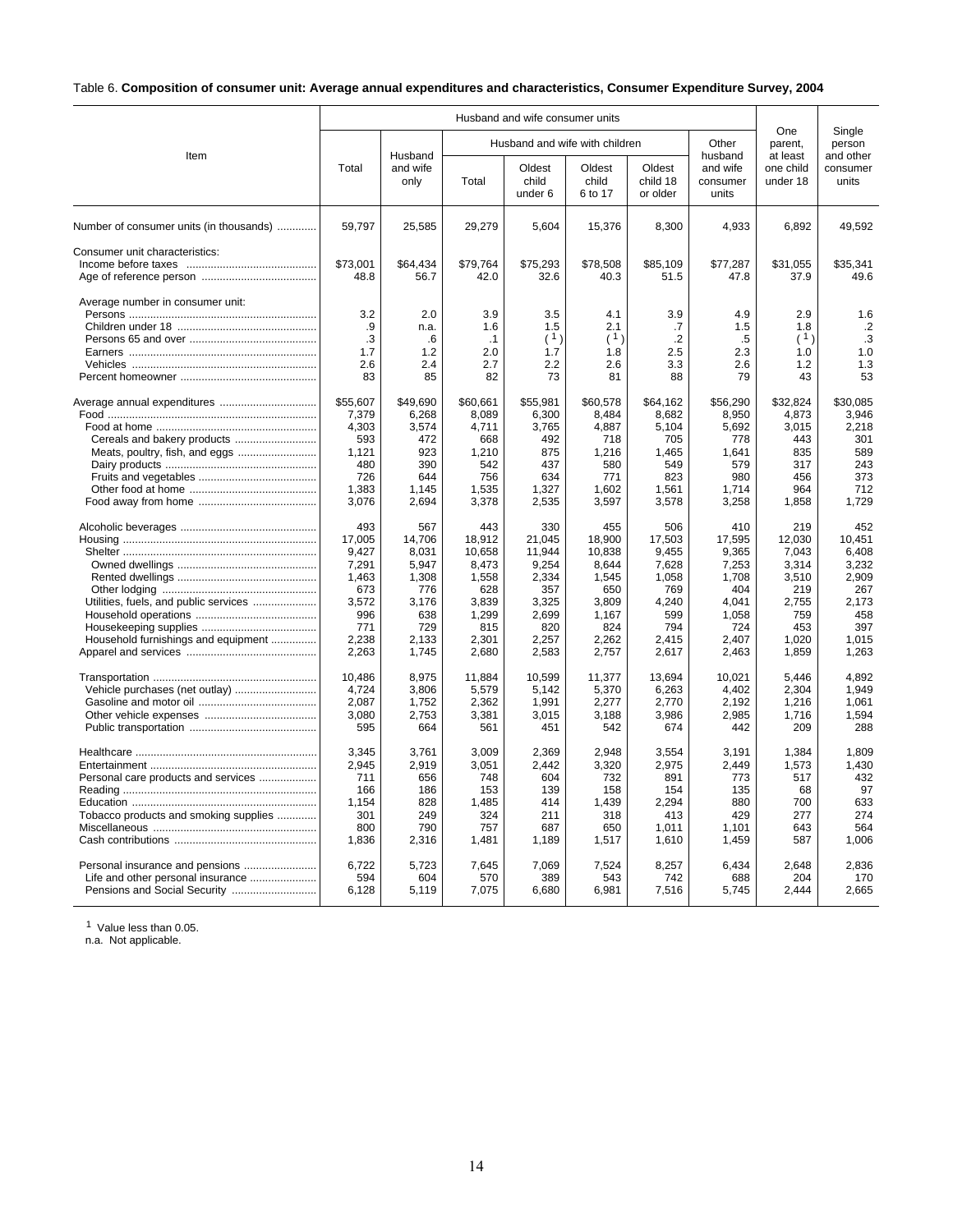#### Table 7. **Number of earners in consumer unit: Average annual expenditures and characteristics, Consumer Expenditure Survey, 2004**

|                                         |                          |            | Single consumers |              |              | Consumer units of two or more persons |                             |
|-----------------------------------------|--------------------------|------------|------------------|--------------|--------------|---------------------------------------|-----------------------------|
| Item                                    | All<br>consumer<br>units | No earner  | One earner       | No earner    | One earner   | Two earners                           | Three or<br>more<br>earners |
| Number of consumer units (in thousands) | 116,282                  | 12,607     | 21,079           | 10,012       | 23,873       | 39,198                                | 9,513                       |
| Consumer unit characteristics:          |                          |            |                  |              |              |                                       |                             |
|                                         | \$54,453                 | \$15,219   | \$35,873         | \$26,878     | \$50,684     | \$76,821                              | \$93.931                    |
| Age of reference person                 | 48.5                     | 68.9       | 41.7             | 65.9         | 46.7         | 42.7                                  | 46.4                        |
| Average number in consumer unit:        |                          |            |                  |              |              |                                       |                             |
|                                         | 2.5                      | 1.0        | 1.0              | 2.3          | 3.0          | 3.0                                   | 4.3                         |
|                                         | .6                       | n.a.       | n.a.             | .3           | 1.1          | .9                                    | 1.1                         |
|                                         | .3                       | .7         | $\cdot$ 1        | 1.2          | .3           | $\cdot$ 1                             | .1                          |
|                                         | 1.3                      | n.a.       | 1.0              | n.a.         | 1.0          | 2.0                                   | 3.3                         |
|                                         | 1.9                      | .8         | 1.2              | 1.8          | 2.0          | 2.5                                   | 3.2                         |
|                                         | 68                       | 59         | 47               | 77           | 68           | 76                                    | 81                          |
| Average annual expenditures             | \$43,395                 | \$18,398   | \$29,640         | \$32,404     | \$43,955     | \$55,718                              | \$66,606                    |
|                                         | 5,781                    | 2,539      | 3,433            | 5,180        | 6.096        | 7,182                                 | 9.454                       |
|                                         | 3.347                    | 1.708      | 1,664            | 3,537        | 3,742        | 3,977                                 | 5.475                       |
| Cereals and bakery products             | 461                      | 250        | 215              | 494          | 541          | 531                                   | 756                         |
| Meats, poultry, fish, and eggs          | 880                      | 421        | 405              | 987          | 979          | 1,035                                 | 1,542                       |
|                                         | 371                      | 192        | 178              | 394          | 418          | 444                                   | 591                         |
|                                         | 561<br>1.075             | 321<br>524 | 284<br>582       | 625<br>1.036 | 629<br>1,175 | 648<br>1,320                          | 897<br>1.690                |
|                                         | 2.434                    | 831        | 1,769            | 1.643        | 2,354        | 3,205                                 | 3,979                       |
|                                         | 459                      | 167        | 475              | 349          | 368          | 600                                   | 601                         |
|                                         | 13,918                   | 7,569      | 10,247           | 10,584       | 14,837       | 17,152                                | 18.365                      |
|                                         | 7.998                    | 4.350      | 6.732            | 5.277        | 8.440        | 9.739                                 | 10.221                      |
|                                         | 5,324                    | 2.041      | 3.440            | 3,359        | 5,591        | 7,152                                 | 7.721                       |
|                                         | 2,201                    | 2,141      | 2,969            | 1,486        | 2,334        | 2,008                                 | 1,794                       |
|                                         | 473                      | 168        | 323              | 432          | 515          | 580                                   | 706                         |
| Utilities, fuels, and public services   | 2,927                    | 1,774      | 1,863            | 2,780        | 3,181        | 3,437                                 | 4,224                       |
|                                         | 753                      | 619        | 337              | 454          | 761          | 1.101                                 | 711                         |
|                                         | 594                      | 316        | 314              | 626          | 648          | 744                                   | 803                         |
| Household furnishings and equipment     | 1,646                    | 510        | 1,000            | 1,447        | 1,808        | 2,130                                 | 2,407                       |
|                                         | 1,816                    | 562        | 1,184            | 1,135        | 1,945        | 2,437                                 | 2,760                       |
|                                         | 7.801                    | 2.133      | 5.022            | 5.431        | 7.676        | 10.337                                | 13.838                      |
| Vehicle purchases (net outlay)          | 3,397                    | 727        | 2,122            | 2,344        | 3,314        | 4,543                                 | 6,355                       |
|                                         | 1,598                    | 477        | 1,003            | 1,115        | 1,607        | 2,103                                 | 2,800                       |
|                                         | 2,365                    | 768        | 1,587            | 1,623        | 2,282        | 3,139                                 | 4.009                       |
|                                         | 441                      | 161        | 310              | 348          | 472          | 552                                   | 673                         |
|                                         | 2,574                    | 2,390      | 1,282            | 3,973        | 2,682        | 2,771                                 | 3,127                       |
|                                         | 2.218                    | 746        | 1,411            | 2.196        | 2.222        | 2,920                                 | 3.096                       |
| Personal care products and services     | 581                      | 285        | 398              | 491          | 592          | 709                                   | 929                         |
|                                         | 130                      | 91         | 102              | 133          | 124          | 157                                   | 151                         |
|                                         | 905                      | 376        | 781              | 146          | 820          | 1,083                                 | 2,166                       |
| Tobacco products and smoking supplies   | 288                      | 135        | 186              | 221          | 327          | 354                                   | 419                         |
|                                         | 690                      | 435        | 566              | 658          | 725          | 777                                   | 891                         |
|                                         | 1,408                    | 822        | 1,150            | 1,436        | 1,322        | 1,718                                 | 1.664                       |
| Personal insurance and pensions         | 4,823                    | 148        | 3,403            | 471          | 4,219        | 7,522                                 | 9,143                       |
| Life and other personal insurance       | 390                      | 132        | 154              | 379          | 412          | 520                                   | 681                         |
|                                         | 4,433                    | 116        | 3,249            | 92           | 3,808        | 7,002                                 | 8,462                       |

 $1$  Data are likely to have large sampling errors.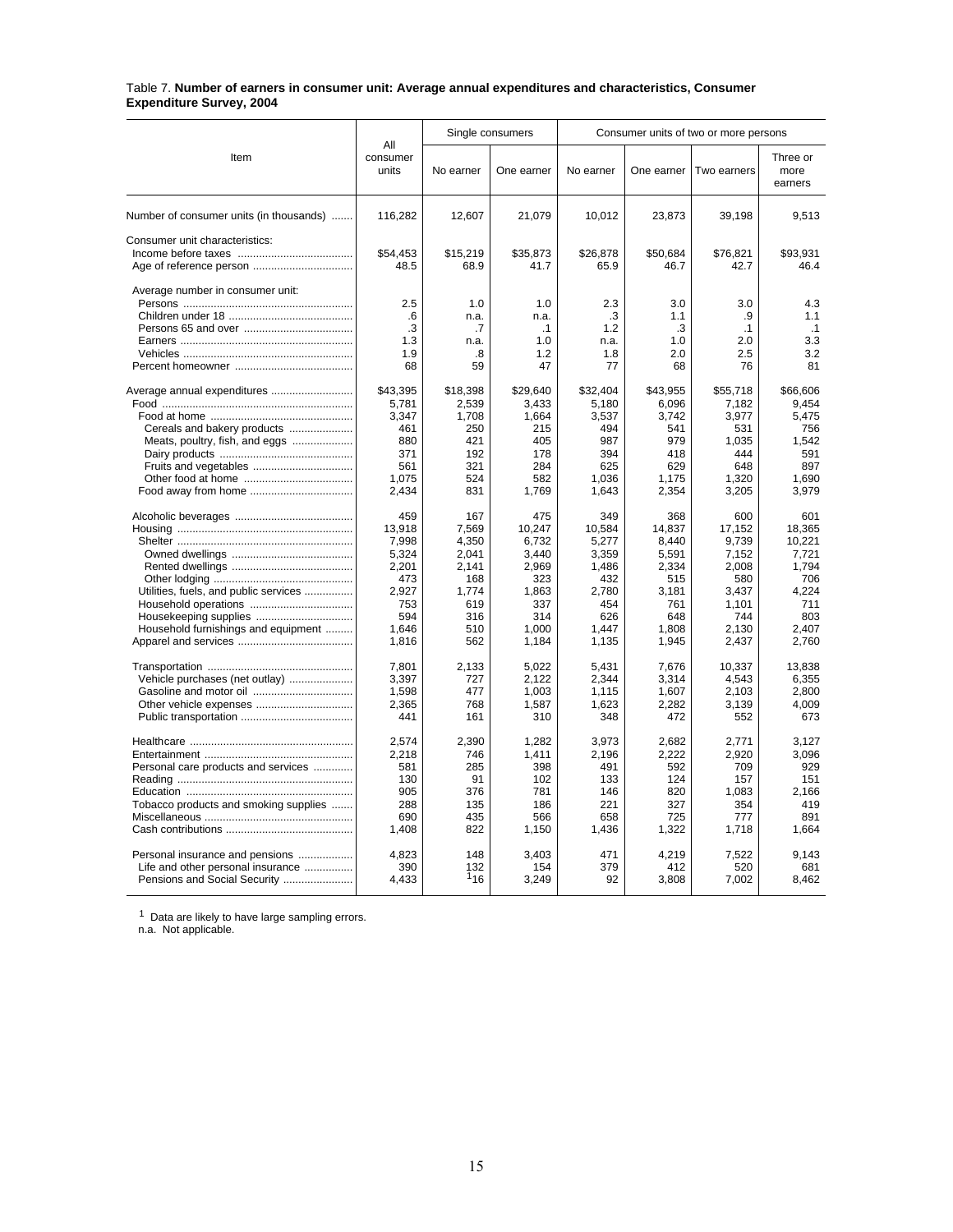## Table 8. **Housing tenure and type of area: Average annual expenditures and characteristics, Consumer Expenditure Survey, 2004**

|                                         |                          |                | Housing tenure                     |                                       |                | Type of area   |                 |                |                |
|-----------------------------------------|--------------------------|----------------|------------------------------------|---------------------------------------|----------------|----------------|-----------------|----------------|----------------|
|                                         | All<br>consumer<br>units | Homeowner      |                                    |                                       |                | Urban          |                 |                |                |
| Item                                    |                          | Total          | Home-<br>owner<br>with<br>mortgage | Home-<br>owner<br>without<br>mortgage | Renter         | Total          | Central<br>City | Other<br>Urban | Rural          |
| Number of consumer units (in thousands) | 116,282                  | 78,698         | 49,098                             | 29,600                                | 37,584         | 101,336        | 34,336          | 67,001         | 14,945         |
| Consumer unit characteristics:          |                          |                |                                    |                                       |                |                |                 |                |                |
|                                         | \$54,453                 | \$65,436       | \$76,571                           | \$46,967                              | \$31,455       | \$55,769       | \$46,596        | \$60,470       | \$45,530       |
|                                         | 48.5                     | 52.3           | 46.3                               | 62.3                                  | 40.4           | 48.0           | 46.7            | 48.7           | 51.6           |
| Average number in consumer unit:        | 2.5                      | 2.6            | 2.9                                | 2.1                                   | 2.2            | 2.5            | 2.4             | 2.5            | 2.5            |
|                                         | .6                       | .7             | .9                                 | .3                                    | .6             | .6             | .6              | .7             | .6             |
|                                         | .3                       | $\cdot$        | $\cdot$ .2                         | .7                                    | $\cdot$ 1      | .3             | .3              | .3             | $\cdot$ 4      |
|                                         | 1.3                      | 1.4            | 1.7                                | .9                                    | 1.2            | 1.3            | 1.2             | 1.4            | 1.3            |
|                                         | 1.9                      | 2.3            | 2.5                                | 2.0                                   | 1.2            | 1.9            | 1.5             | 2.0            | 2.5            |
|                                         | 68                       | 100            | 100                                | 100                                   | n.a.           | 65             | 53              | 72             | 83             |
|                                         |                          |                |                                    |                                       |                |                |                 |                |                |
| Average annual expenditures             | \$43,395                 | \$50,195       | \$57,978                           | \$36,936                              | \$29,170       | \$44,172       | \$38,428        | \$47,107       | \$38,088       |
|                                         | 5,781<br>3,347           | 6,451<br>3,711 | 7,095<br>3,975                     | 5,197<br>3,188                        | 4,383<br>2,587 | 5,854<br>3,370 | 5,325<br>3,053  | 6,122<br>3,529 | 5,263<br>3,181 |
| Cereals and bakery products             | 461                      | 511            | 542                                | 449                                   | 358            | 463            | 410             | 490            | 444            |
| Meats, poultry, fish, and eggs          | 880                      | 963            | 1,033                              | 822                                   | 707            | 882            | 845             | 901            | 861            |
|                                         | 371                      | 413            | 437                                | 366                                   | 281            | 373            | 324             | 397            | 356            |
|                                         | 561                      | 619            | 651                                | 554                                   | 440            | 575            | 523             | 601            | 464            |
|                                         | 1.075                    | 1,206          | 1,311                              | 997                                   | 802            | 1,077          | 951             | 1.141          | 1.057          |
|                                         | 2,434                    | 2,740          | 3,121                              | 2,009                                 | 1,796          | 2,484          | 2,271           | 2,592          | 2,081          |
|                                         | 459                      | 492            | 547                                | 386                                   | 391            | 484            | 473             | 489            | 287            |
|                                         | 13,918                   | 15,653         | 19,169                             | 9,786                                 | 10,290         | 14,487         | 12,866          | 15,316         | 10,059         |
|                                         | 7,998                    | 8.503          | 11.272                             | 3,912                                 | 6.941          | 8.488          | 7,683           | 8.901          | 4.678          |
|                                         | 5,324                    | 7,837          | 10,550                             | 3,336                                 | 64             | 5,587          | 4,077           | 6,360          | 3,547          |
|                                         | 2,201                    | 57             | 55                                 | 60                                    | 6,690          | 2,411          | 3,225           | 1,994          | 777            |
|                                         | 473                      | 609            | 666                                | 515                                   | 187            | 490            | 382             | 546            | 353            |
| Utilities, fuels, and public services   | 2,927                    | 3.442          | 3,722                              | 2,979                                 | 1,847          | 2,940          | 2,632           | 3,098          | 2.834          |
|                                         | 753                      | 930            | 1.081                              | 679                                   | 382            | 793            | 679             | 851            | 482            |
|                                         | 594                      | 712            | 747                                | 641                                   | 351            | 597            | 511             | 640            | 578            |
| Household furnishings and equipment     | 1,646                    | 2,066          | 2,347                              | 1,575                                 | 770            | 1,669          | 1,361           | 1,826          | 1.488          |
|                                         | 1,816                    | 2,007          | 2,346                              | 1,373                                 | 1,416          | 1,867          | 1,770           | 1,915          | 1,464          |
|                                         | 7,801                    | 9,151          | 10,703                             | 6,575                                 | 4,975          | 7,702          | 6,363           | 8,388          | 8.474          |
| Vehicle purchases (net outlay)          | 3,397                    | 4.057          | 4.849                              | 2.744                                 | 2.014          | 3,290          | 2.535           | 3.677          | 4.125          |
|                                         | 1,598                    | 1,826          | 2,075                              | 1,413                                 | 1,120          | 1,549          | 1,270           | 1,692          | 1,926          |
|                                         | 2,365                    | 2,758          | 3,216                              | 1,997                                 | 1,544          | 2,389          | 2,055           | 2,560          | 2.206          |
|                                         | 441                      | 510            | 563                                | 422                                   | 297            | 474            | 504             | 459            | 217            |
|                                         | 2,574                    | 3,196          | 2,966                              | 3.582                                 | 1.272          | 2.498          | 2,102           | 2.701          | 3.090          |
|                                         | 2,218                    | 2,700          | 3,029                              | 2,136                                 | 1,210          | 2,236          | 1,786           | 2,466          | 2,102          |
| Personal care products and services     | 581                      | 659            | 730                                | 528                                   | 418            | 598            | 555             | 620            | 461            |
|                                         | 130                      | 156            | 162                                | 147                                   | 76             | 134            | 124             | 139            | 108            |
|                                         | 905                      | 965            | 1,167                              | 623                                   | 781            | 972            | 877             | 1,021          | 450            |
| Tobacco products and smoking supplies   | 288                      | 274            | 293                                | 242                                   | 319            | 279            | 275             | 281            | 348            |
|                                         | 690                      | 783            | 791                                | 770                                   | 495            | 692            | 578             | 750            | 677            |
|                                         | 1,408                    | 1,788          | 1,629                              | 2,052                                 | 612            | 1,438          | 1,183           | 1,568          | 1,206          |
| Personal insurance and pensions         | 4,823                    | 5,918          | 7,352                              | 3,540                                 | 2,531          | 4,930          | 4,149           | 5,330          | 4,099          |
| Life and other personal insurance       | 390                      | 514            | 579                                | 406                                   | 131            | 383            | 282             | 435            | 437            |
|                                         | 4,433                    | 5,404          | 6,772                              | 3,134                                 | 2,400          | 4,547          | 3,867           | 4,895          | 3,662          |
|                                         |                          |                |                                    |                                       |                |                |                 |                |                |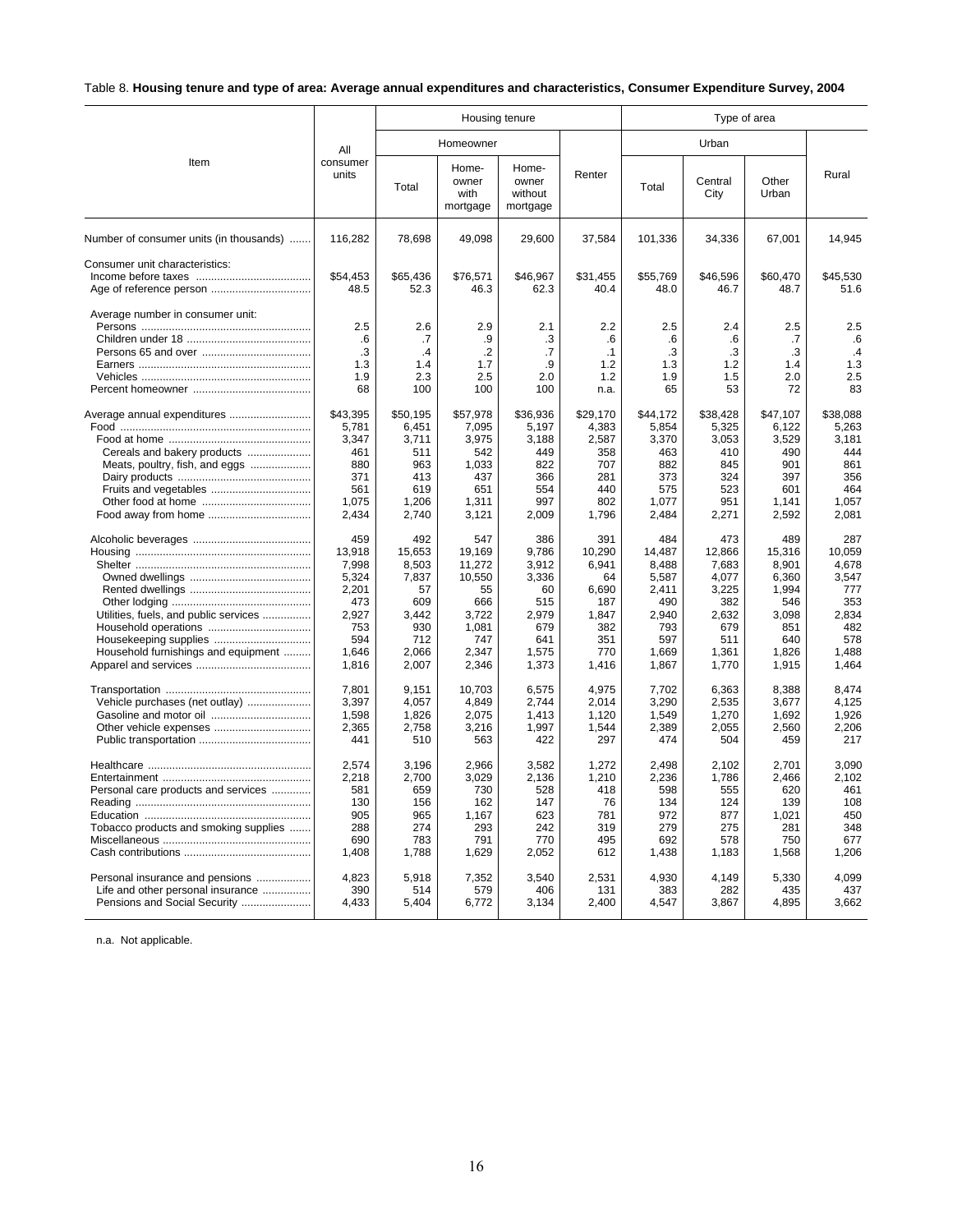|                                                                      | All               | White and all other races, and | Black or                                     |                  |                      |
|----------------------------------------------------------------------|-------------------|--------------------------------|----------------------------------------------|------------------|----------------------|
| Item                                                                 | consumer<br>units | Total                          | White and<br>all other<br>races <sup>1</sup> | Asian            | African-<br>American |
| Number of consumer units (in thousands)                              | 116,282           | 102,509                        | 98,552                                       | 3,957            | 13,773               |
| Consumer unit characteristics:                                       | \$54,453<br>48.5  | \$56,596<br>48.7               | \$56,150<br>49.0                             | \$67,705<br>41.7 | \$38,503<br>46.6     |
| Average number in consumer unit:                                     |                   |                                |                                              |                  |                      |
|                                                                      | 2.5<br>.6         | 2.5<br>.6                      | 2.4<br>.6                                    | 2.8<br>.7        | 2.6<br>.8            |
|                                                                      | .3                | $\cdot$ 3                      | .3                                           | $\cdot$          | $\cdot$ .2           |
|                                                                      | 1.3               | 1.3                            | 1.3                                          | 1.5              | 1.2                  |
|                                                                      | 1.9               | 2.0                            | 2.0                                          | 1.7              | 1.3                  |
|                                                                      | 68                | 70                             | 71                                           | 58               | 49                   |
| Average annual expenditures                                          | \$43,395          | \$45,135                       | \$44,962                                     | \$49,459         | \$30,481             |
|                                                                      | 5,781             | 5,987                          | 5,958                                        | 6,742            | 4,265                |
|                                                                      | 3.347             | 3.428                          | 3.418                                        | 3.689            | 2.749                |
| Cereals and bakery products                                          | 461<br>880        | 471<br>877                     | 469<br>872                                   | 527              | 388<br>898           |
| Meats, poultry, fish, and eggs                                       | 371               | 387                            | 391                                          | 1,021<br>286     | 249                  |
|                                                                      | 561               | 577                            | 566                                          | 870              | 442                  |
|                                                                      | 1,075             | 1,116                          | 1,121                                        | 985              | 772                  |
|                                                                      | 2,434             | 2,559                          | 2,539                                        | 3,053            | 1,516                |
|                                                                      | 459               | 499                            | 505                                          | 325              | 171                  |
|                                                                      | 13,918            | 14,306                         | 14,181                                       | 17,418           | 11,043               |
|                                                                      | 7,998             | 8,212                          | 8,071                                        | 11,728           | 6.411                |
|                                                                      | 5,324             | 5,615                          | 5,530                                        | 7,734            | 3,165                |
|                                                                      | 2,201<br>473      | 2,081<br>516                   | 2,022<br>519                                 | 3,537<br>458     | 3,097<br>149         |
| Utilities, fuels, and public services                                | 2,927             | 2,932                          | 2,938                                        | 2,781            | 2,884                |
|                                                                      | 753               | 791                            | 788                                          | 885              | 466                  |
|                                                                      | 594               | 625                            | 630                                          | 472              | 374                  |
| Household furnishings and equipment                                  | 1,646             | 1,746                          | 1,754                                        | 1,552            | 907                  |
|                                                                      | 1,816             | 1,823                          | 1,821                                        | 1,885            | 1,765                |
|                                                                      | 7,801             | 8,181                          | 8,166                                        | 8,556            | 4,976                |
| Vehicle purchases (net outlay)                                       | 3,397             | 3,617                          | 3,615                                        | 3,676            | 1,759                |
|                                                                      | 1,598<br>2,365    | 1,647<br>2,455                 | 1,647<br>2,460                               | 1,637<br>2,330   | 1,231<br>1,696       |
| Other vehicle expenses                                               | 441               | 462                            | 443                                          | 913              | 290                  |
|                                                                      | 2,574             | 2,736                          | 2,762                                        | 2,101            | 1,368                |
|                                                                      | 2,218             | 2,377                          | 2,401                                        | 1,789            | 1,040                |
| Personal care products and services                                  | 581               | 592                            | 595                                          | 506              | 503                  |
|                                                                      | 130               | 141                            | 142                                          | 112              | 53                   |
|                                                                      | 905               | 950                            | 904                                          | 2.087            | 573                  |
| Tobacco products and smoking supplies                                | 288               | 300                            | 308                                          | 103              | 200                  |
|                                                                      | 690<br>1,408      | 721<br>1,485                   | 728<br>1,501                                 | 569<br>1,089     | 457<br>835           |
|                                                                      |                   |                                |                                              |                  |                      |
| Personal insurance and pensions<br>Life and other personal insurance | 4.823<br>390      | 5.037<br>404                   | 4.991<br>408                                 | 6.176<br>306     | 3.230<br>292         |
| Pensions and Social Security                                         | 4,433             | 4,634                          | 4,584                                        | 5,871            | 2,938                |
|                                                                      |                   |                                |                                              |                  |                      |

#### Table 9. **Race of reference person: Average annual expenditures and characteristics, Consumer Expenditure Survey, 2004**

<sup>1</sup> All other races includes Native Hawaiian or other Pacific Islander, American Indian or Alaska Native, and approximately 1.5 percent reporting more than one race.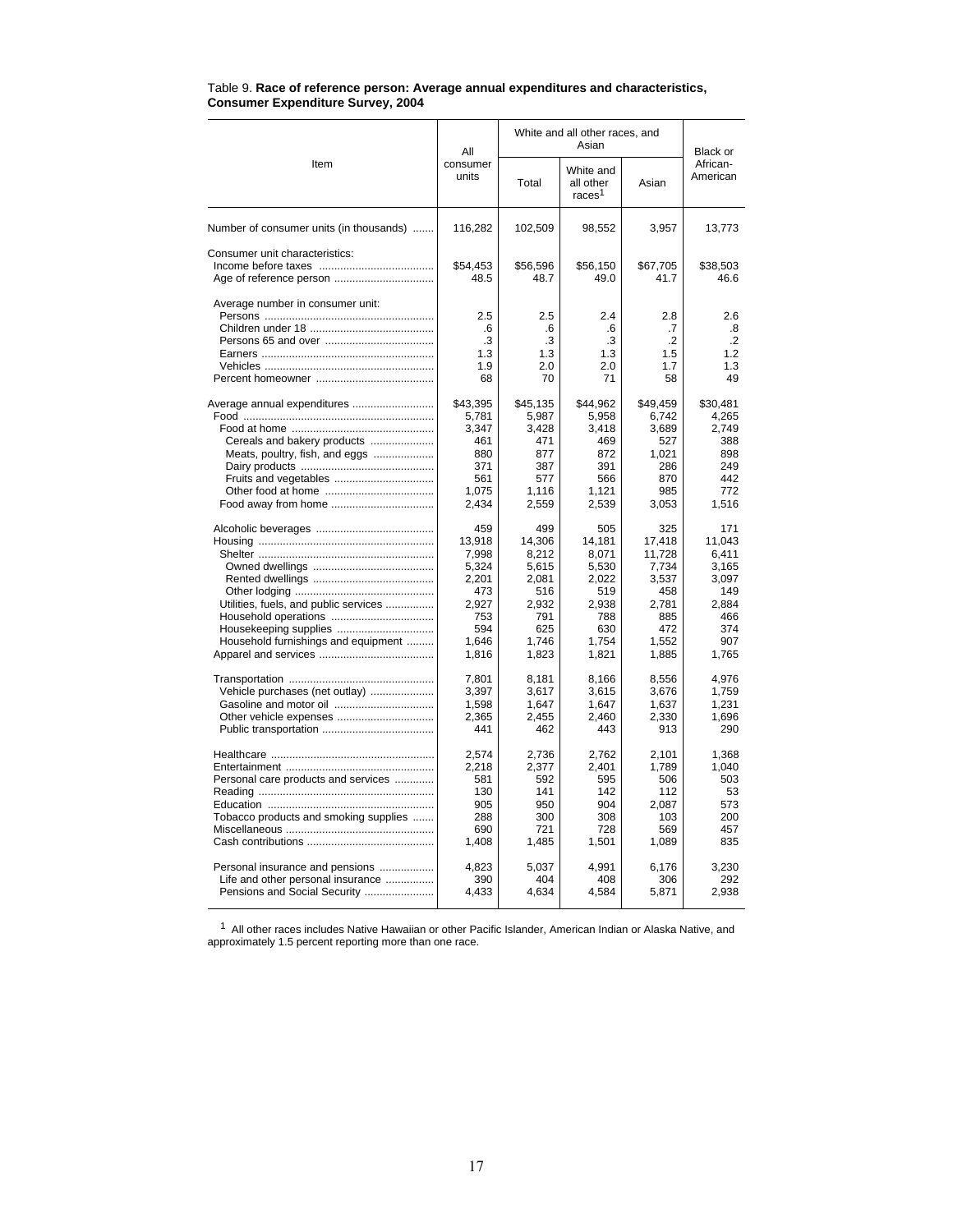|                                         |                          |                       | Not Hispanic or Latino |                                 |                                  |  |
|-----------------------------------------|--------------------------|-----------------------|------------------------|---------------------------------|----------------------------------|--|
| Item                                    | All<br>consumer<br>units | Hispanic<br>or Latino | Total                  | White and<br>all other<br>races | Black or<br>African-<br>American |  |
| Number of consumer units (in thousands) | 116,282                  | 12,298                | 103,984                | 90,424                          | 13,559                           |  |
| Consumer unit characteristics:          |                          |                       |                        |                                 |                                  |  |
|                                         | \$54,453                 | \$43,693              | \$55,726               | \$58,314                        | \$38,464                         |  |
| Age of reference person                 | 48.5                     | 42.2                  | 49.2                   | 49.6                            | 46.6                             |  |
| Average number in consumer unit:        |                          |                       |                        |                                 |                                  |  |
|                                         | 2.5                      | 3.3                   | 2.4                    | 2.3                             | 2.6                              |  |
|                                         | .6                       | 1.2                   | .6                     | .5                              | .8                               |  |
|                                         | .3                       | .2                    | .3                     | .3                              | $\cdot$                          |  |
|                                         | 1.3                      | 1.6                   | 1.3                    | 1.3                             | 1.2                              |  |
|                                         | 1.9                      | 1.7                   | 2.0                    | 2.1                             | 1.3                              |  |
|                                         | 68                       | 50                    | 70                     | 73                              | 50                               |  |
| Average annual expenditures             | \$43,395                 | \$37,578              | \$44,084               | \$46,163                        | \$30,286                         |  |
|                                         | 5,781                    | 5,911                 | 5,764                  | 5,999                           | 4,230                            |  |
|                                         | 3,347                    | 3,883                 | 3,281                  | 3,367                           | 2,725                            |  |
| Cereals and bakery products             | 461                      | 517                   | 454                    | 464                             | 387                              |  |
| Meats, poultry, fish, and eggs          | 880                      | 1,175                 | 844                    | 836                             | 893                              |  |
|                                         | 371                      | 425                   | 364                    | 382                             | 245                              |  |
|                                         | 561                      | 712                   | 542                    | 559                             | 435                              |  |
|                                         | 1,075                    | 1,054                 | 1,077                  | 1,125                           | 766                              |  |
|                                         | 2,434                    | 2,027                 | 2,483                  | 2,633                           | 1,505                            |  |
|                                         | 459                      | 320                   | 476                    | 523                             | 172                              |  |
|                                         | 13.918                   | 12.884                | 14.042                 | 14.503                          | 10.977                           |  |
|                                         | 7,998                    | 7.833                 | 8.018                  | 8.266                           | 6.362                            |  |
|                                         | 5,324                    | 4,107                 | 5.469                  | 5.817                           | 3,145                            |  |
|                                         | 2.201                    | 3.501                 | 2.047                  | 1.894                           | 3.068                            |  |
|                                         | 473                      | 226                   | 502                    | 555                             | 150                              |  |
| Utilities, fuels, and public services   | 2.927                    | 2.671                 | 2.957                  | 2.966                           | 2.894                            |  |
|                                         | 753                      | 574                   | 774                    | 820                             | 467                              |  |
| Housekeeping supplies                   | 594                      | 503                   | 606                    | 641                             | 372                              |  |
| Household furnishings and equipment     | 1,646                    | 1.303                 | 1,687                  | 1.809                           | 881                              |  |
|                                         | 1,816                    | 1,817                 | 1,816                  | 1,830                           | 1,724                            |  |
|                                         | 7,801                    | 7,497                 | 7,837                  | 8,273                           | 4,936                            |  |
| Vehicle purchases (net outlay)          | 3,397                    | 3,445                 | 3,391                  | 3,639                           | 1.741                            |  |
|                                         | 1,598                    | 1,650                 | 1,591                  | 1,646                           | 1,229                            |  |
|                                         | 2,365                    | 2,048                 | 2,403                  | 2,511                           | 1,684                            |  |
|                                         | 441                      | 355                   | 452                    | 477                             | 282                              |  |
|                                         | 2,574                    | 1,588                 | 2,691                  | 2,891                           | 1,362                            |  |
|                                         | 2,218                    | 1.443                 | 2,311                  | 2.503                           | 1.035                            |  |
| Personal care products and services     | 581                      | 519                   | 588                    | 602                             | 501                              |  |
|                                         | 130                      | 53                    | 140                    | 152                             | 54                               |  |
|                                         | 905                      | 438                   | 961                    | 1,019                           | 573                              |  |
| Tobacco products and smoking supplies   | 288                      | 155                   | 304                    | 319                             | 201                              |  |
|                                         | 690                      | 477                   | 715                    | 754                             | 459                              |  |
|                                         | 1,408                    | 710                   | 1,491                  | 1,589                           | 836                              |  |
| Personal insurance and pensions         | 4,823                    | 3,765                 | 4,948                  | 5,207                           | 3,226                            |  |
| Life and other personal insurance       | 390                      | 155                   | 418                    | 437                             | 293                              |  |
| Pensions and Social Security            | 4,433                    | 3,610                 | 4,530                  | 4,770                           | 2,933                            |  |
|                                         |                          |                       |                        |                                 |                                  |  |

#### Table 10. **Hispanic or Latino origin of reference person: Average annual expenditures and characteristics, Consumer Expenditure Survey, 2004**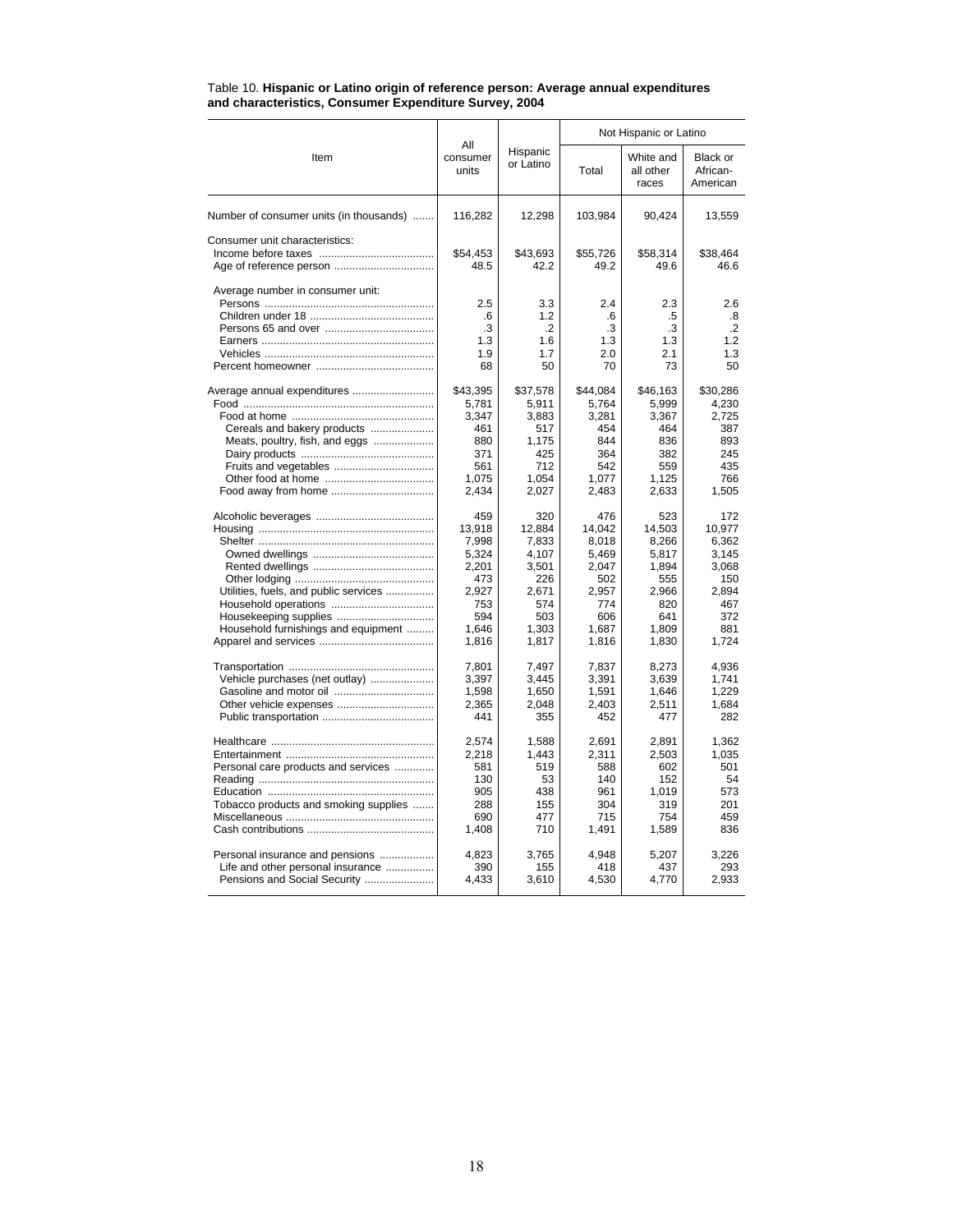## Table 11. **Region of residence: Average annual expenditures and characteristics, Consumer Expenditure Survey, 2004**

| Item                             | All<br>consumer<br>units | Northeast    | Midwest      | South        | West         |
|----------------------------------|--------------------------|--------------|--------------|--------------|--------------|
|                                  | 116,282                  | 22,051       | 26,539       | 41,801       | 25,891       |
| Consumer unit characteristics:   |                          |              |              |              |              |
|                                  | \$54,453                 | \$61,050     | \$53,567     | \$50,775     | \$55,682     |
|                                  | 48.5                     | 50.3         | 49.1         | 48.2         | 46.7         |
| Average number in consumer unit: | 2.5                      | 2.4          | 2.4          | 2.5          | 2.6          |
|                                  | .6                       | .6           | .6           | .6           | .7           |
|                                  | .3                       | .3           | .3           | .3           | .3           |
|                                  | 1.3                      | 1.3          | 1.4          | 1.3          | 1.4          |
|                                  | 1.9                      | 1.7          | 2.2          | 1.9          | 2.0          |
|                                  | 68                       | 65           | 73           | 69           | 62           |
|                                  | \$43,395                 | \$46,115     | \$43,371     | \$39,174     | \$47,922     |
|                                  | 5,781                    | 6,368        | 5,592        | 5,318        | 6,224        |
|                                  | 3,347                    | 3,634        | 3,189        | 3,119        | 3,634        |
|                                  | 461                      | 521          | 446          | 427          | 480          |
|                                  | 880                      | 1,008        | 781          | 849          | 922          |
|                                  | 371                      | 417          | 358          | 329          | 411          |
|                                  | 561<br>1,075             | 638<br>1,050 | 510<br>1,094 | 501<br>1,013 | 645<br>1,177 |
|                                  | 2,434                    | 2,733        | 2,403        | 2,199        | 2,590        |
|                                  | 459                      | 625          | 427          | 348          | 532          |
|                                  | 13,918                   | 15,734       | 13,438       | 12,250       | 15,557       |
|                                  | 7,998                    | 9,626        | 7,339        | 6,621        | 9,513        |
|                                  | 5,324                    | 6,387        | 5,260        | 4,456        | 5,887        |
|                                  | 2,201                    | 2,674        | 1,556        | 1,826        | 3,066        |
|                                  | 473                      | 565          | 523          | 339          | 560          |
|                                  | 2,927                    | 3,098        | 2,957        | 2,975        | 2,672        |
|                                  | 753                      | 793          | 707          | 673          | 894          |
|                                  | 594                      | 586          | 661          | 549          | 606          |
|                                  | 1.646                    | 1,630        | 1.775        | 1.432        | 1.871        |
|                                  | 1,816                    | 2,176        | 1,672        | 1,643        | 1,936        |
|                                  | 7.801                    | 7.622        | 7.710        | 7.233        | 8.966        |
|                                  | 3,397                    | 3,196        | 3,315        | 3,195        | 3,979        |
|                                  | 1,598                    | 1,386        | 1.620        | 1,598        | 1.755        |
|                                  | 2,365                    | 2,396        | 2,413        | 2,160        | 2,622        |
|                                  | 441                      | 644          | 363          | 280          | 609          |
|                                  | 2,574                    | 2,371        | 2,861        | 2,508        | 2,560        |
|                                  | 2,218                    | 2,017        | 2,208        | 2,134        | 2,538        |
|                                  | 581                      | 631          | 563          | 542          | 620          |
|                                  | 130                      | 145          | 150          | 98           | 150          |
|                                  | 905                      | 1,152        | 928          | 631          | 1.115        |
|                                  | 288                      | 296          | 340          | 291          | 223          |
|                                  | 690                      | 760          | 797          | 512          | 809          |
|                                  | 1,408                    | 1,108        | 1,790        | 1,252        | 1,525        |
|                                  | 4,823                    | 5,110        | 4,895        | 4.414        | 5,167        |
|                                  | 390                      | 364          | 439          | 394          | 357          |
|                                  | 4,433                    | 4,746        | 4,456        | 4,020        | 4,809        |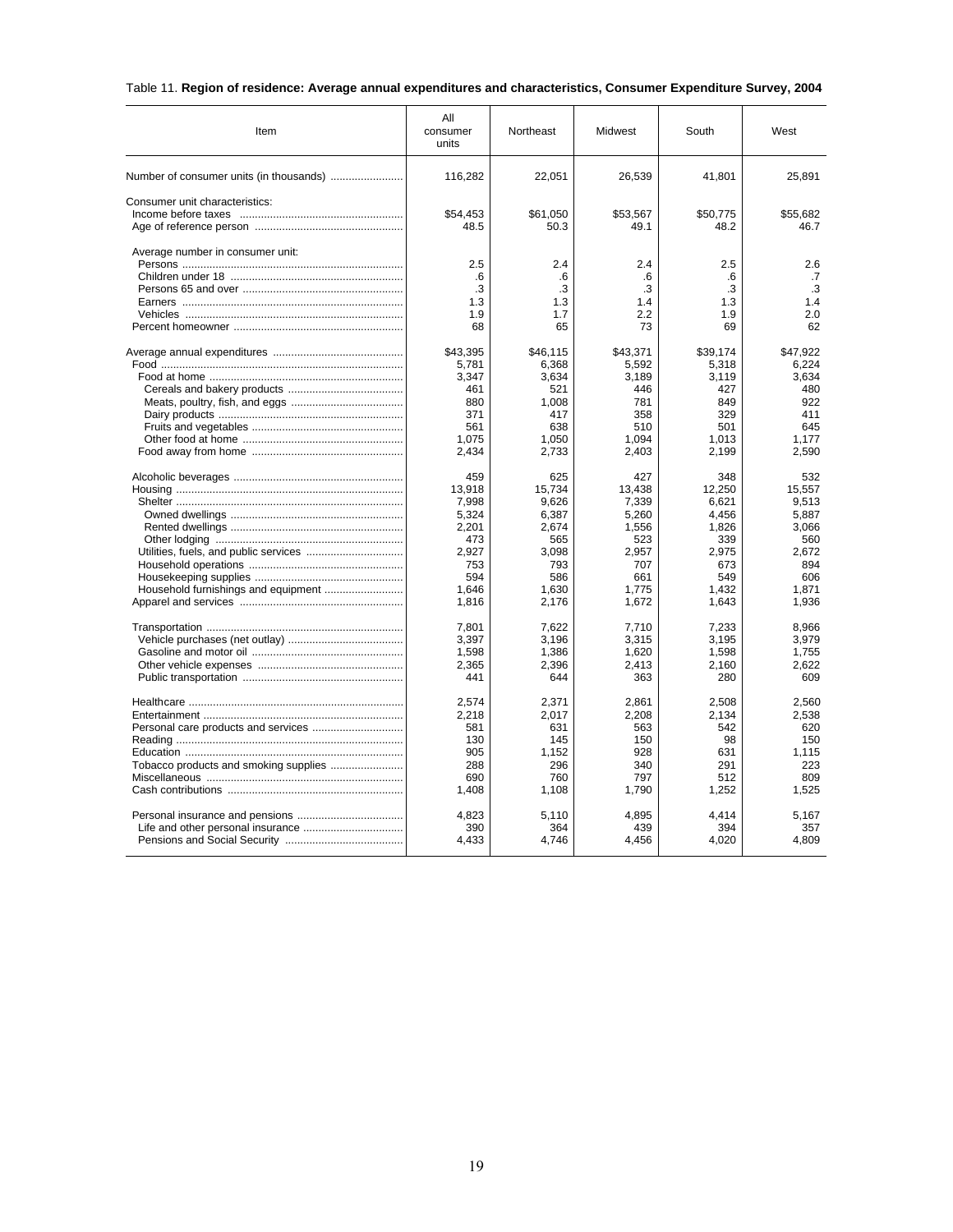## Table 12. **Occupation of reference person: Average annual expenditures and characteristics, Consumer Expenditure Survey, 2004**

|                                         | Wage and salary earners      |                   |                                  |                                               |                    |                                             |                                             | All other.        |                               |
|-----------------------------------------|------------------------------|-------------------|----------------------------------|-----------------------------------------------|--------------------|---------------------------------------------|---------------------------------------------|-------------------|-------------------------------|
| Item                                    | Self-<br>employed<br>workers | Total             | Managers<br>and<br>professionals | Technical<br>sales and<br>clerical<br>workers | Service<br>workers | Construction<br>workers<br>and<br>mechanics | Operators<br>fabricators<br>and<br>laborers | Retired           | including<br>not<br>reporting |
| Number of consumer units (in thousands) | 5,262                        | 76,790            | 28,960                           | 21,461                                        | 11,309             | 4,443                                       | 10,616                                      | 20,060            | 14,170                        |
| Consumer unit characteristics:          |                              |                   |                                  |                                               |                    |                                             |                                             |                   |                               |
|                                         | \$71,241<br>50.3             | \$62,679<br>42.3  | \$86,705<br>43.8                 | \$53,033<br>41.6                              | \$40,433<br>41.2   | \$51,542<br>39.9                            | \$44,997<br>41.7                            | \$30,399<br>73.8  | \$37.693<br>45.5              |
| Average number in consumer unit:        | 2.6                          | 2.6               | 2.6                              | 2.5                                           | 2.7                | 2.7                                         | 2.8                                         | 1.7               | 2.8                           |
|                                         | .7                           | .7                | .7                               | .7                                            | .8                 | .8                                          | .9                                          | $\cdot$ 1         | .9                            |
|                                         | .3                           | $\cdot$ 1         | $\cdot$ 1                        | .1                                            | $\cdot$ 1          | (1)                                         | .1                                          | 1.2               | $\cdot$                       |
|                                         | 1.7                          | 1.7               | 1.7                              | 1.7                                           | 1.7                | 1.8                                         | 1.8                                         | .2                | .7                            |
|                                         | 2.3                          | 2.1               | 2.2                              | 2.0                                           | 1.7                | 2.4                                         | 2.1                                         | 1.6               | 1.6                           |
|                                         | 82                           | 66                | 76                               | 62                                            | 50                 | 66                                          | 59                                          | 80                | 56                            |
| Average annual expenditures             | \$55,464<br>6,922            | \$47,576<br>6,173 | \$61,111<br>7,255                | \$43,271<br>5,701                             | \$34,695<br>5,215  | \$42,722<br>5,813                           | \$35,253<br>5,404                           | \$30,450<br>4,200 | \$34,684<br>5,530             |
|                                         | 3.853                        | 3,437             | 3.733                            | 3,218                                         | 3,143              | 3,506                                       | 3,378                                       | 2,711             | 3.598                         |
| Cereals and bakery products             | 508                          | 469               | 495                              | 459                                           | 451                | 456                                         | 444                                         | 386               | 510                           |
| Meats, poultry, fish, and eggs          | 1,032                        | 901               | 943                              | 797                                           | 902                | 957                                         | 974                                         | 688               | 990                           |
|                                         | 450                          | 377               | 418                              | 357                                           | 325                | 391                                         | 357                                         | 310               | 395                           |
|                                         | 670                          | 564               | 638                              | 517                                           | 504                | 532                                         | 539                                         | 502               | 588                           |
|                                         | 1,194                        | 1,127             | 1,240                            | 1,088                                         | 959                | 1,171                                       | 1,063                                       | 825               | 1,114                         |
|                                         | 3,069                        | 2,736             | 3,522                            | 2,483                                         | 2,072              | 2,307                                       | 2,027                                       | 1,489             | 1,931                         |
|                                         | 602                          | 530               | 678                              | 510                                           | 357                | 556                                         | 347                                         | 299               | 257                           |
|                                         | 16,060                       | 15.098            | 19.338                           | 13,984                                        | 11,375             | 12.477                                      | 10.871                                      | 10.363            | 11.770                        |
|                                         | 9,229                        | 8,840             | 11,393                           | 8,237                                         | 6,643              | 7,136                                       | 6,143                                       | 5,329             | 6,762                         |
|                                         | 6,879<br>1,483               | 5,933<br>2,413    | 8,489<br>2,085                   | 5,258<br>2,596                                | 3,389<br>3,000     | 4,543<br>2,317                              | 3,619<br>2,354                              | 3,526<br>1,398    | 3,996<br>2,455                |
|                                         | 867                          | 493               | 820                              | 383                                           | 254                | 277                                         | 171                                         | 406               | 311                           |
| Utilities, fuels, and public services   | 3,362                        | 3,030             | 3,452                            | 2,860                                         | 2.623              | 2.862                                       | 2.729                                       | 2,559             | 2.723                         |
|                                         | 863                          | 822               | 1,250                            | 681                                           | 457                | 580                                         | 427                                         | 668               | 460                           |
|                                         | 736                          | 612               | 789                              | 566                                           | 433                | 461                                         | 484                                         | 536               | 529                           |
| Household furnishings and equipment     | 1,869                        | 1,795             | 2,454                            | 1,640                                         | 1,219              | 1,438                                       | 1,087                                       | 1,270             | 1,296                         |
|                                         | 2,106                        | 2,043             | 2,618                            | 1,848                                         | 1,612              | 1,797                                       | 1,460                                       | 970               | 1.706                         |
|                                         | 9,530                        | 8,799             | 10,556                           | 8,343                                         | 6,481              | 9,704                                       | 7,021                                       | 4,976             | 5,751                         |
| Vehicle purchases (net outlay)          | 4,167                        | 3,852             | 4,477                            | 3,791                                         | 2,721              | 5,025                                       | 2,984                                       | 2,050             | 2.554                         |
| Gasoline and motor oil                  | 1,825                        | 1,791             | 1,952                            | 1,688                                         | 1,523              | 2,023                                       | 1,751                                       | 998               | 1.312                         |
| Other vehicle expenses                  | 2,950<br>587                 | 2,671<br>485      | 3,299<br>828                     | 2,524<br>340                                  | 1,963<br>274       | 2,432<br>224                                | 2,109<br>177                                | 1,571<br>357      | 1,616<br>269                  |
|                                         |                              |                   |                                  |                                               |                    |                                             |                                             |                   |                               |
|                                         | 3,679                        | 2,265             | 2,855                            | 2,115                                         | 1,658              | 1,917                                       | 1,753                                       | 3,868             | 2,003<br>1.651                |
| Personal care products and services     | 2,850<br>681                 | 2,410<br>627      | 3,366<br>796                     | 2,000<br>599                                  | 1,686<br>498       | 1,763<br>450                                | 1,679<br>436                                | 1,722<br>483      | 439                           |
|                                         | 170                          | 132               | 197                              | 115                                           | 73                 | 81                                          | 74                                          | 143               | 90                            |
|                                         | 1,099                        | 1,101             | 1,692                            | 945                                           | 703                | 646                                         | 422                                         | 167               | 821                           |
| Tobacco products and smoking supplies   | 336                          | 304               | 211                              | 297                                           | 325                | 557                                         | 445                                         | 168               | 353                           |
|                                         | 930                          | 718               | 917                              | 653                                           | 518                | 788                                         | 496                                         | 583               | 601                           |
|                                         | 2,140                        | 1,419             | 2,116                            | 1,202                                         | 746                | 949                                         | 874                                         | 1,476             | 978                           |
| Personal insurance and pensions         | 8,359                        | 5,957             | 8,516                            | 4,961                                         | 3,448              | 5,223                                       | 3,971                                       | 1,031             | 2,734                         |
| Life and other personal insurance       | 688                          | 411               | 593                              | 354                                           | 211                | 377                                         | 255                                         | 339               | 241                           |
| Pensions and Social Security            | 7.671                        | 5,546             | 7,923                            | 4.607                                         | 3,237              | 4.846                                       | 3,716                                       | 692               | 2.492                         |
|                                         |                              |                   |                                  |                                               |                    |                                             |                                             |                   |                               |

<sup>1</sup> Value less than 0.05.